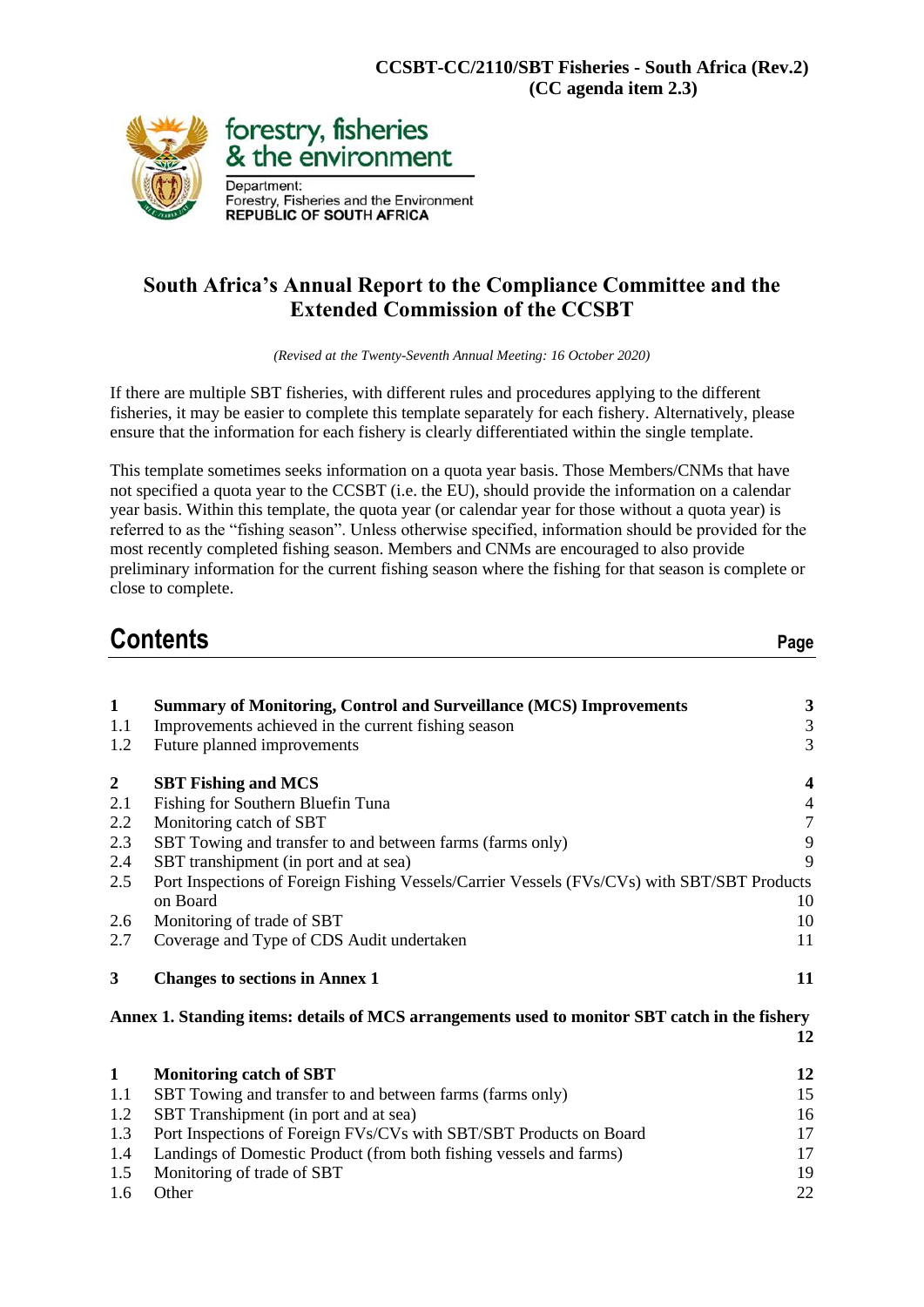| <b>Additional Reporting Requirements Ecologically Related Species</b> | 22 |
|-----------------------------------------------------------------------|----|
| <b>Appendix 1. CCSBT Authorised Vessel Resolution</b>                 | 26 |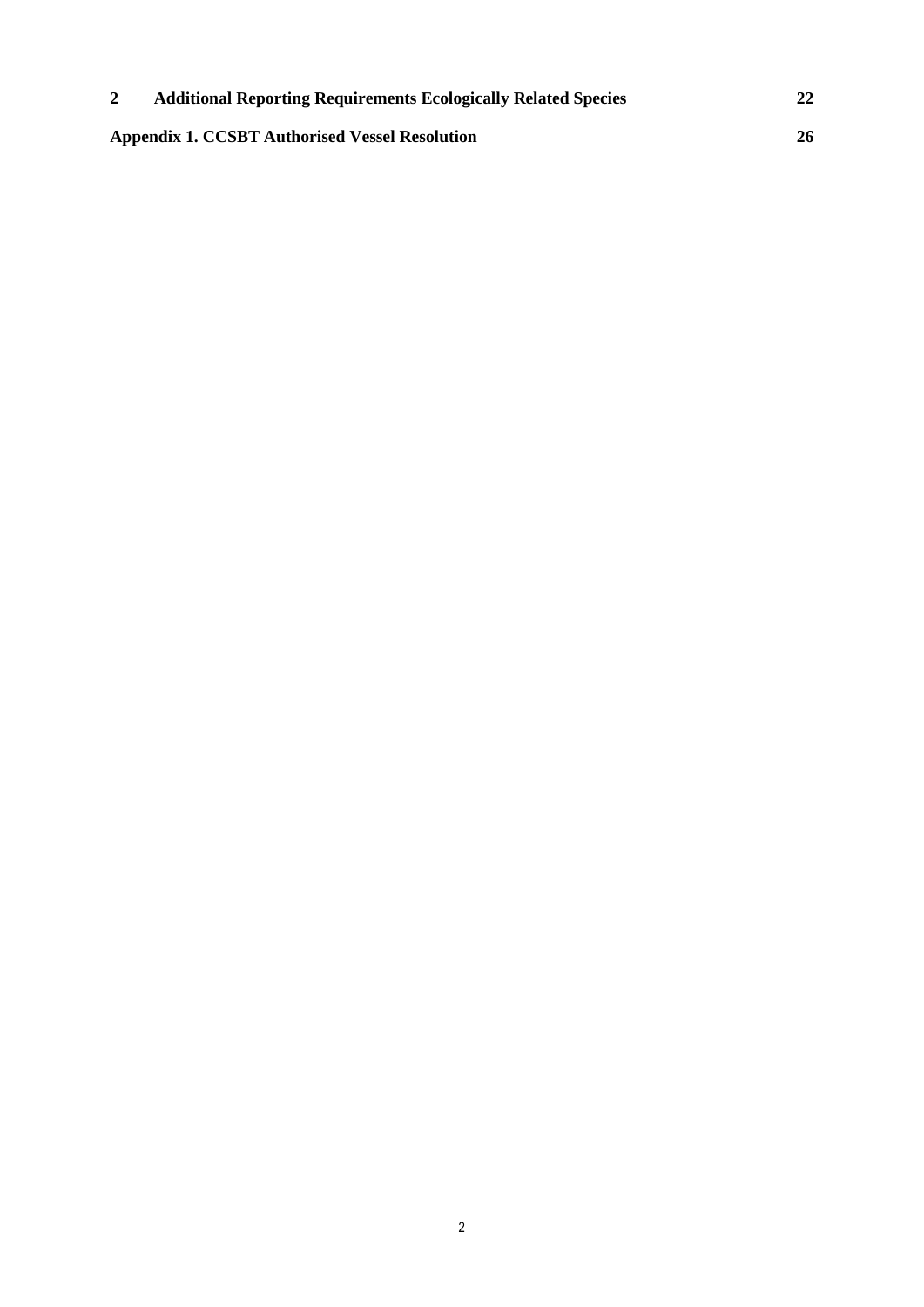### **1 Summary of Monitoring, Control and Surveillance (MCS) Improvements**

### **1.1 Improvements achieved in the current fishing season**

Provide details of MCS improvements achieved for the current fishing season. As has been the case during the previous years, South Africa continues to maintain an enhanced Monitoring, Control and Surveillance (MCS) enforcement obligations. The South African National Department of Forestry, Fisheries and the Environment (DFFE) hereby register its commitment to do more than is required to meet its compliance obligations. These obligations include, although not limited to, sampling, monitoring, following up, investigations of contraventions, transhipment by vessels in port etc.

All the Fisheries Research and Fisheries Protection vessels of the DFFE were operational during the period under review and were utilised in patrols, conducting scientific research surveys and patrolling the South African coastline in order to ensure the sustainable utilisation of Marine Living Resources. Therefore, DFFE has been able to carry out the necessary vessels patrols to curb the Illegal, Unregulated and Unreported fishing (IUU).

South Africa has three ports in which foreign fishing vessels may enter for the purpose of landing SBT, transhipment, repairs, bunkering, etc, and inspections are conducted both at sea and on ports. A total of 355 foreign fishing and 46 carrier/reefer vessels entered South Africa's Ports in 2020. There were 75 in-port inspections conducted. During the inspections, it was established that one (1) foreign fishing vessel contravened the South African Marine Living Resources Act, Act No. 18 of 1998 (the MLRA), as well as other domestic legislations. The vessel was fined.

Observer Coverage for the South African Large Pelagic Longline fishery increased slightly from 35.7% in the 2019/20 fishing season to 37.9% in the 2020/21 fishing season.

### **1.2 Future planned improvements**

There are no major planned improvements projects for the 2021/22 fishing season. It should however be noted that, South Africa has lost one of its Marine Scientist and a Resource Manager that were responsible matters relating to tuna and tuna like species. In addition, several Compliance Officers have also left. This has created a big vacuum and has subsequently impacted negatively with regards to the management of tuna and tuna like species, with regards to research and management related matters, submission of data and reports. The Department is in the process of filling all these vacant posts. These would have implications reporting requirements, vessel authorisations, CDS related matters.

In addition to above, South Africa is in the process of improving its Vessel Monitoring Systems, which will bring about a more stringent monitoring and surveillance regime by applying the most advanced VMS technologies.

The Border Management Authority (BMA) is being established. The BMA Bill was passed through the National Assembly and has been referred to the National Council of Provinces for concurrence. The BMA is the authority that will handle all matters involving South Africa's Ports of entry and it will address illegal activities in the border environment.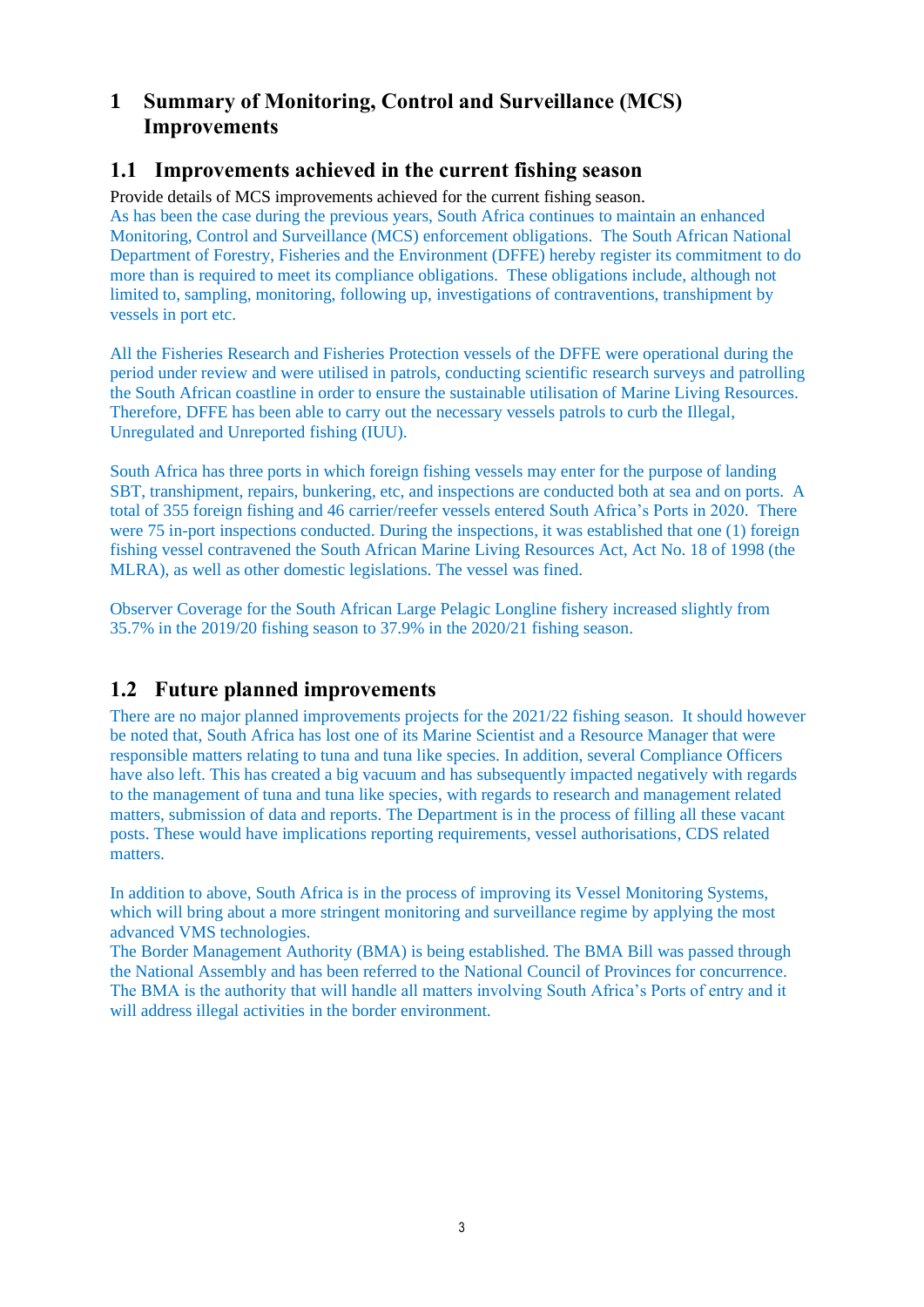### **2 SBT Fishing and MCS**

### **2.1 Fishing for Southern Bluefin Tuna**

#### **2.1.1 Catch and allocation**

Specify the Effective Catch Limit, carry-forward of quota, total available catch, and attributable catch for the three most recently completed fishing seasons in Table 1. All figures should be provided in tonnes.

**Table 1. Effective catch limit, carry-forward, total available catch, and attributable catch.** 

| А                                 | B                                                    | $\mathcal{C}_{\mathcal{C}}$                                       | D                                                             | E                                              |
|-----------------------------------|------------------------------------------------------|-------------------------------------------------------------------|---------------------------------------------------------------|------------------------------------------------|
| <b>Fishing Season</b>             | Effective<br>Catch<br>Limit <sup>1</sup><br>(tonnes) | Quota Carried<br>Forward to<br>this Fishing<br>Season<br>(tonnes) | Total<br>Available<br>$\text{Catch}^2$<br>$(B+C)$<br>(tonnes) | Attributable<br>catch <sup>3</sup><br>(tonnes) |
| $(Feb 2018 - Jan)$<br>2019)       | 450                                                  | 32.35                                                             | 482.35                                                        | 235.4                                          |
| (Feb 2019 - Jan<br>2020)          | 450                                                  | 84.6                                                              | 507.6                                                         | 173.4                                          |
| $(Feb 2020 - \text{Feb}$<br>2021) | 450                                                  | 84.6                                                              | 507.6                                                         | 118.4                                          |

#### **2.1.2 Allowances and SBT mortality for each sector**

Specify the allowances and SBT mortality for each sector during the three most recently completed fishing seasons in Table 2. If information on SBT mortality is not available for a particular sector, use the best estimates of catch. All figures to be provided in tonnes.

#### **Table 2. Allowances and SBT mortality for each sector.**

| Sector                         | Commercial fishing operations whether primarily targeting SBT or not |                                     |                                    |                         |  |
|--------------------------------|----------------------------------------------------------------------|-------------------------------------|------------------------------------|-------------------------|--|
|                                |                                                                      | Sector 1: (Domestic Longline Fleet) | Sector 2: (Charter Longline Fleet) |                         |  |
| Fishing season                 | National<br>allowance                                                | Mortalities<br>(tonnes)             | National<br>allowance              | Mortalities<br>(tonnes) |  |
| (Feb 2018 – Jan 2019)          | 388.39 t                                                             | 219.2 t                             | 46.61 t                            | 13.7 t                  |  |
| $(Feb 2019 - Jan 2020)$        | 421t                                                                 | 127t                                | 41.5t                              | 45.1 t                  |  |
| $(Feb 2020 - \text{Feb} 2021)$ | 462.6t                                                               | 16.8                                |                                    |                         |  |

<sup>1</sup> Effective catch limit is the Member's allocation plus any adjustments for agreed short term changes to the National Allocation. For example, see column 3 of Table 1 at paragraph 87 of the Report of CCSBT 24.

<sup>&</sup>lt;sup>2</sup> Total available catch means a Member's Effective Catch Limit allocation for that quota year plus any amount of unfished allocation carried forward to that quota year.

<sup>&</sup>lt;sup>3</sup> 'A Member or CNM's attributable catch against its national allocation is the total Southern Bluefin Tuna mortality resulting from fishing activities within its jurisdiction or control including, inter alia, mortality resulting from: commercial fishing operations whether primarily targeting SBT or not; releases and/or discards; recreational fishing; customary and/or traditional fishing; and artisanal fishing.'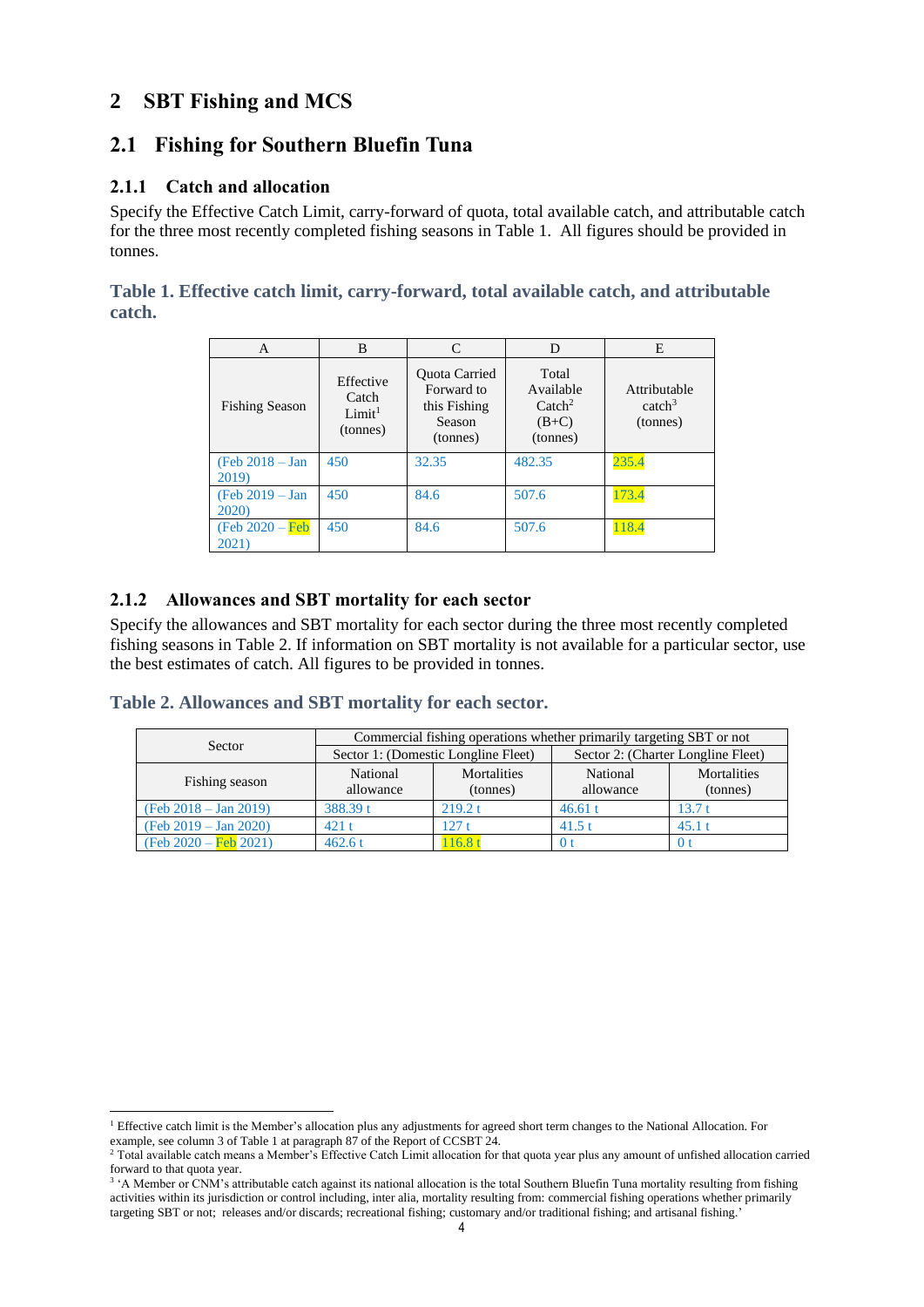| Sector<br>continued                 | Commercial fishing<br>operations whether<br>primarily targeting SBT<br>or not |                                         | Recreational fishing  |                         |                       | Customary and/or<br>traditional fishing |                       | Artisanal fishing       |
|-------------------------------------|-------------------------------------------------------------------------------|-----------------------------------------|-----------------------|-------------------------|-----------------------|-----------------------------------------|-----------------------|-------------------------|
|                                     |                                                                               | Sector 3: (Domestic<br>Pole-line Fleet) |                       | Sector 4:               |                       | Sector 5:                               |                       | Sector 6:               |
| Fishing<br>season                   | National<br>allowance                                                         | Mortalities<br>(tonnes)                 | National<br>allowance | Mortalities<br>(tonnes) | National<br>allowance | <b>Mortalities</b><br>(tonnes)          | National<br>allowance | Mortalities<br>(tonnes) |
| (Feb $2018 -$<br>Jan 2019)          | 40t                                                                           | 2.5 t                                   | 5t                    | 0 <sub>t</sub>          |                       |                                         |                       |                         |
| (Feb $2019 -$<br>Jan 2020)          | 40t                                                                           | 1.3t                                    | 5 <sup>t</sup>        | 0 <sub>t</sub>          |                       |                                         |                       |                         |
| (Feb $2020 -$<br>$\text{Feb}$ 2021) | 40t                                                                           | 1.64                                    | 5 <sub>t</sub>        | 0 <sub>t</sub>          |                       |                                         |                       |                         |

#### **2.1.3 SBT Catch (retained and non-retained)**

For the three most recently completed fishing seasons, specify the weight (in tonnes) and number of SBT for each sector (e.g. commercial longline, commercial purse seine, commercial charter fleet, commercial domestic fleet, recreational fishing, customary and/or traditional fishing and artisanal fishing) in Table 3. Provide the best estimate if reported data is not available. Figures should be provided for both retained SBT and non-retained SBT. For all non-farming sectors, "Retained SBT" includes SBT retained on vessel and "Non-Retained SBT" includes those returned to the water. For farming, "Retained SBT" includes SBT stocked to farming cages and towing mortalities. If possible, provide both the weight in tonnes and the number of individuals in square brackets (e.g. [250]) for each sector. Table cells should not be left empty. If the value is zero, enter "0".

#### Fishing Season Retained and discarded SBT Commercial sectors (all weights are in tonnes) Sector 1 (Domestic Longline Fleet) Sector 2 (Charter Longline Fleet) Sector 3: (Domestic Pole-line Fleet) Sector 4: Recreational sector Retained **SBT** Non-Retained SBT Retained SBT Non-Retained SBT Retained **SBT** Non-Retained **SBT** Retained **SBT** Non-Retained SBT (Feb 2018 – Jan 2019) 219.2 t (2685) N<sub>o</sub> discards of **SBT** reported by observers  $13.7 t (167)$  No discards of **SBT** reported by 100% observers  $2.5t$ (27)  $N<sub>0</sub>$ reliable estimate  $0 t$ No reliable estimate (Feb 2019 – Jan 2020) 127.2 t (1596) No discards of **SBT** reported by observers 45.1 t (926) No discards of **SBT** reported by 100% observers 1.3t (17) No reliable estimate  $0 t$ No reliable estimate (Feb 2020 – Feb 2021)  $116.8 t$  $(1357)$ No discards of SBT reported by observers  $N/A$   $N/A$   $\frac{1.64}{(25)}$  $(25)$ No reliable estimate  $0<sub>t</sub>$ No reliable estimate

#### **Table 3. SBT catch (retained and non-retained)**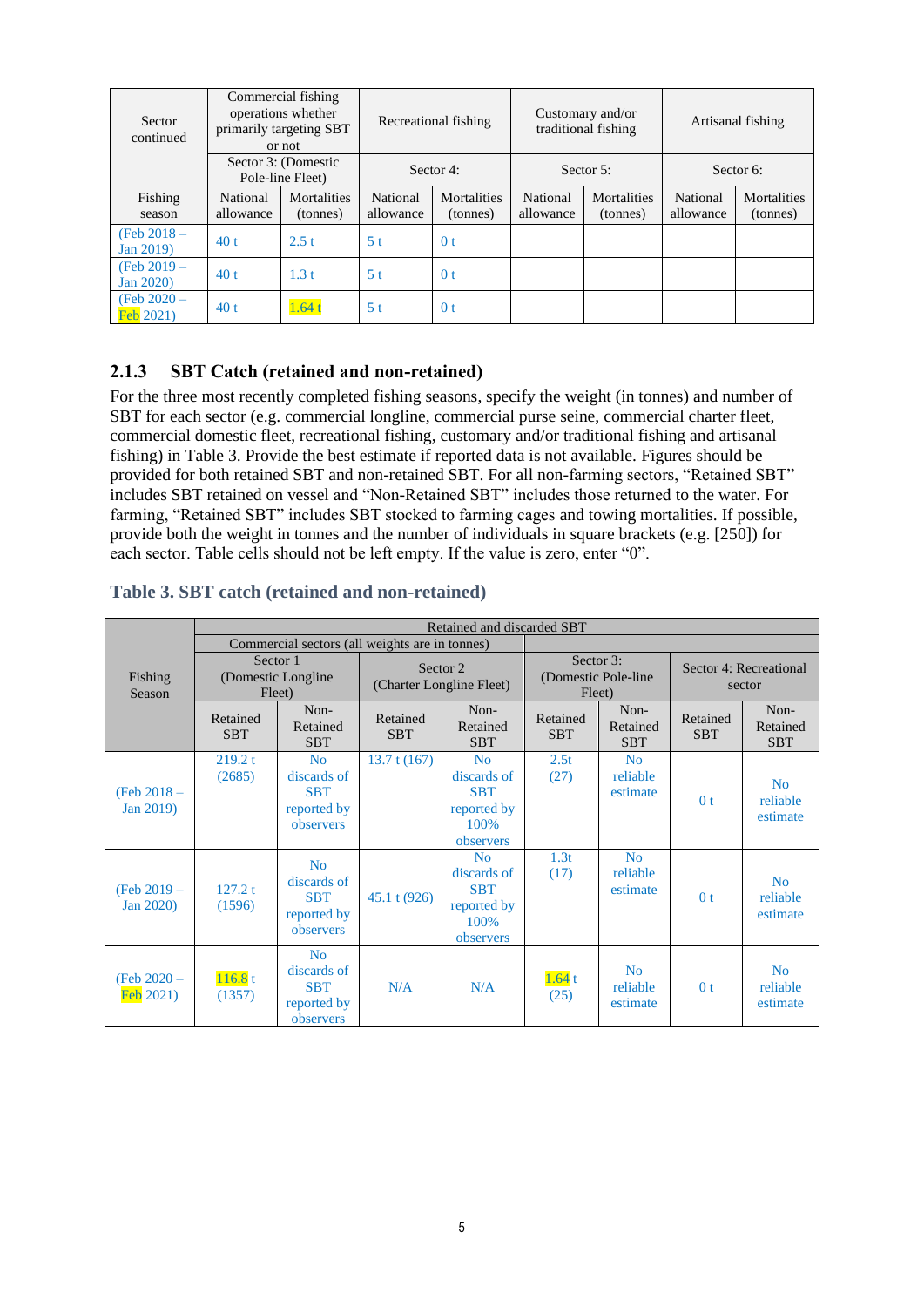#### **2.1.4 The number of vessels in each sector**

Specify the fishing season and number of vessels that caught SBT in each sector during the three most recently completed fishing seasons in Table 4.

In cases where vessel numbers are not able to be provided, specify the best estimate.

#### **Table 4. Vessels by Sector**

|                                    |                                           |                                      |                                                 | Number of vessels      |                               |
|------------------------------------|-------------------------------------------|--------------------------------------|-------------------------------------------------|------------------------|-------------------------------|
|                                    |                                           | Commercial sectors                   |                                                 | Sector 3:              | Sector 4:                     |
| Fishing<br>season                  | Sector 1<br>(Domestic)<br>Longline Fleet) | Sector 2 (Charter<br>Longline Fleet) | Sector 3<br>(Domestic Tuna)<br>Pole-line Fleet) | Recreational<br>sector | Customary/artisanal<br>sector |
| (Feb $2018 -$                      | 19                                        |                                      |                                                 |                        |                               |
| Jan 2019)                          |                                           |                                      |                                                 |                        |                               |
| (Feb $2019 -$                      | 16                                        |                                      |                                                 |                        |                               |
| <b>Jan 2020)</b>                   |                                           |                                      |                                                 |                        |                               |
| (Feb 2020 –<br>$\text{Feb } 2021)$ | 17                                        | N/A                                  |                                                 |                        |                               |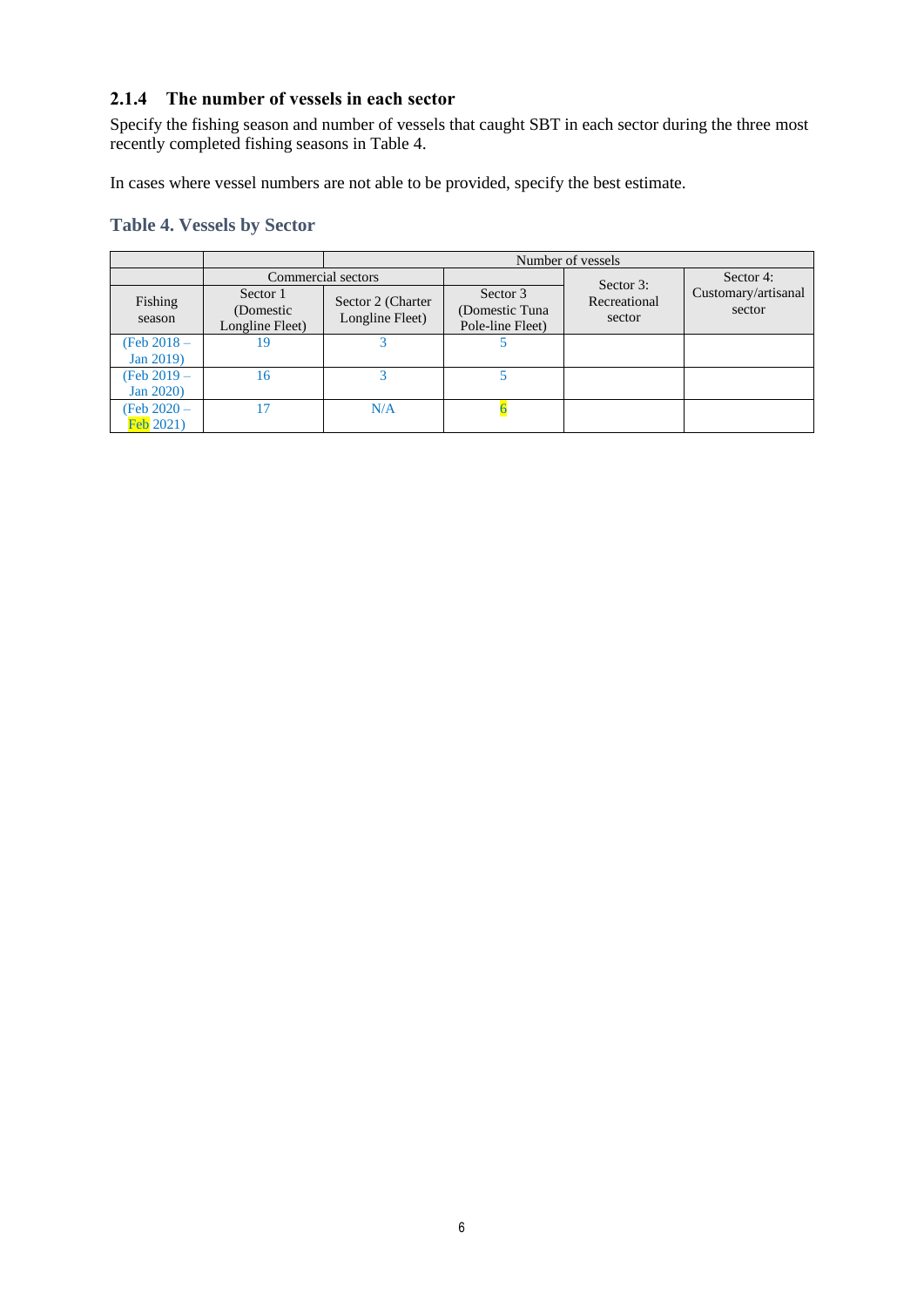## **2.2 Monitoring catch of SBT**

#### **2.2.1 Daily logbooks**

- i. If daily logbooks are not mandatory, specify the % of SBT fishing where daily logbooks were required.
	- Mandatory.
- ii. Specify whether the effort and catch information collected complied with that specified in the "Characterisation of the SBT Catch" section of the CCSBT Scientific Research Plan (Attachment D of the SC5 report), including both retained and discarded catch. If not, describe the non-compliance.

Although provision is made for this type of information, it is seldom recorded and there is no way to verify the information. The only means of obtaining accurate information on this is through an observer programme, which is in place to collect information from part of the Large Pelagic Longline fishery.

#### **2.2.2 Additional reporting methods (such as real time monitoring programs)**

i. If multiple reporting methods exists (e.g. daily, weekly and/or month SBT catch reporting, reporting of tags and SBT measurements, reporting of ERS interactions etc) then, for each reporting method, specify if it was mandatory, and if not, specify the % of SBT fishing the reporting method covered. Mandatory.

#### **2.2.3 Scientific Observers**

i. Provide the percentage of the SBT catch and effort observed in the three most recently completed fishing seasons for each sector (e.g. longline, purse seine, commercial charter fleet, and domestic fleet) in Table 5. The unit of effort should be hooks for longline and sets for purse seine.

|                         | Sector 1: Domestic<br>Longline |                 | Sector 2: Charter<br>Longline |                 | Sector 3: Domestic<br>Pole-line |     |
|-------------------------|--------------------------------|-----------------|-------------------------------|-----------------|---------------------------------|-----|
| Fishing season          | % effort<br>obs.               | % catch<br>obs. | % effort<br>obs.              | % catch<br>obs. |                                 |     |
| $(Feb 2018 - Jan 2019)$ | 14.8%                          | 11.9%           | 100%                          | 100%            | N/A                             | N/A |
| $(Feb 2019 - Jan 2020)$ | 12.6%                          | 9.6%            | 100%                          | 100%            | N/A                             | N/A |
| (Feb 2020 – Feb 2021)   | 56.3%                          | 21.3%           | N/A                           | N/A             | N/A                             | N/A |

#### **Table 5. Observer coverage of SBT catch and effort**

Only sets that caught SBT are included in terms of % observed

ii. Specify whether the observer program complied with the CCSBT Scientific Observer Program Standards. If not, describe the non-compliance. Also indicate whether there was any exchange of observers between Members.

The observer programme complies with the CCSBT Scientific Observer Program Standards. There has been no exchange of observers between countries.

### **2.2.4 Vessel Monitoring System (VMS)**

For the most recently completed fishing season for Member-flagged authorised carrier vessels and fishing vessels fishing for or taking SBT specify:

i. Was a mandatory VMS that complies with CCSBT's VMS resolution in operation? Mandatory and has been in operation since 1998. VMS complies with CCSBT's VMS Resolutions.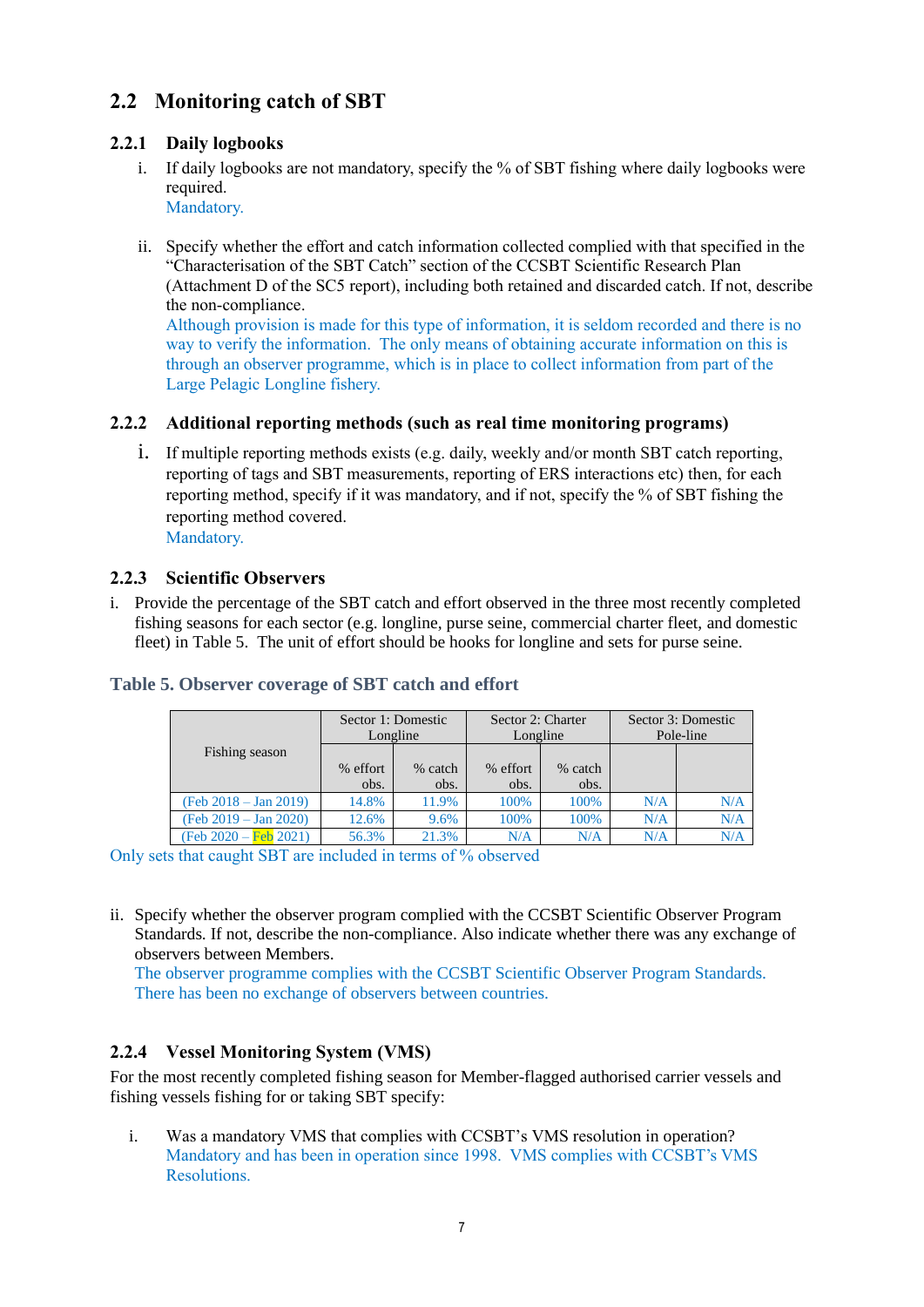- ii. If a mandatory VMS that complies with CCSBT's VMS resolution was not in operation, provide details of non-compliance and plans for further improvement. N/A.
- iii. The number of its flag 1) fishing vessels (FVs) and 2) carrier vessels (CVs) that were required to report to a National VMS system:- 1) FVs: Twenty seven (27) domestic longline, forty eight (40) domestic pole-line vessels in 2020 were required to report to the Department's national VMS centre. 2) CVs: N/A – South Africa does not have any registered CVs.
- iv. The number of its flag 1) fishing vessels (FVs) and 2) carrier vessels (CVs) that actually reported to a National VMS system:- 1) FVs: Twenty seven (27) domestic longline, forty eight (40) domestic pole-line vessels reported to the Department's national VMS centre in 2020. 2) CVs: N/A – South Africa does not have any registered CVs.
- v. Reasons for any non-compliance with VMS requirements and action taken by the Member. N/A.
- vi. In the event of a technical failure of a vessel's VMS, the vessel's geographical position (latitude and longitude) at the time of failure and the length of time the VMS was inactive. Procedures are in place in terms of permit conditions (Large Pelagic Longline and Tuna Poleline) that the vessel would have to follow in the event that the vessel experiences technical failure of the VMS while at sea.
- vii. A description of any investigations initiated in accordance with paragraph 3(b) of the CCSBT VMS resolution including progress to date and any actions taken. N/A.

#### **2.2.5 At-sea inspections**

Specify the coverage level of at sea inspections of SBT authorised fishing vessels by Member's patrol vessels during the most recently completed fishing season (e.g. the percentage of SBT trips inspected). South Africa has four offshore patrol vessels, they have been conducting inspections of tuna longline and pole-line vessels at sea. Fishery Compliance Officers conduct 100% inspections in all landing areas as well as random sea inspection on all domestic fishing vessels. There were 54 at-sea inspections that were conducted for SBT vessels in 2020.

#### **2.2.6 Authorised vessel requirements**

Report on the review of internal actions and measures taken in relation to the authorised vessel requirements provided at Appendix 1, including any punitive and sanction actions taken. The South African vessels authorised to fish for SBT fulfilled the requirements and responsibilities under the CCSBT Convention and its conservation management measures.

South Africa has taken measures to ensure that its authorised vessels comply with all relevant CCSBT conservation and management measures. To this end, before the start of tuna fishing season, a meeting is held between the Departmental Officials and Rights Holders, as well as relevant NGO's with interest in conservation, specifically to discuss permit conditions and adherence to applicable Regional Fisheries Management Organisations (RFMOs) Conservation Measures. Consequently, one of the conditions for issuance of a catch permit to Large Pelagic Longline and Tuna Pole-line Right Holders is adherence to the Conservation Measures and Resolutions adopted by the relevant RFMOs, CCSBT in this regard.

The regulations stipulate that a vessel shall not be permitted to fish, provided a valid catch permit has been applied for and issued. One of the requirements for issuance of such a permit is the submission of a valid vessel license and a valid vessel registration certificate issued by the South African Maritime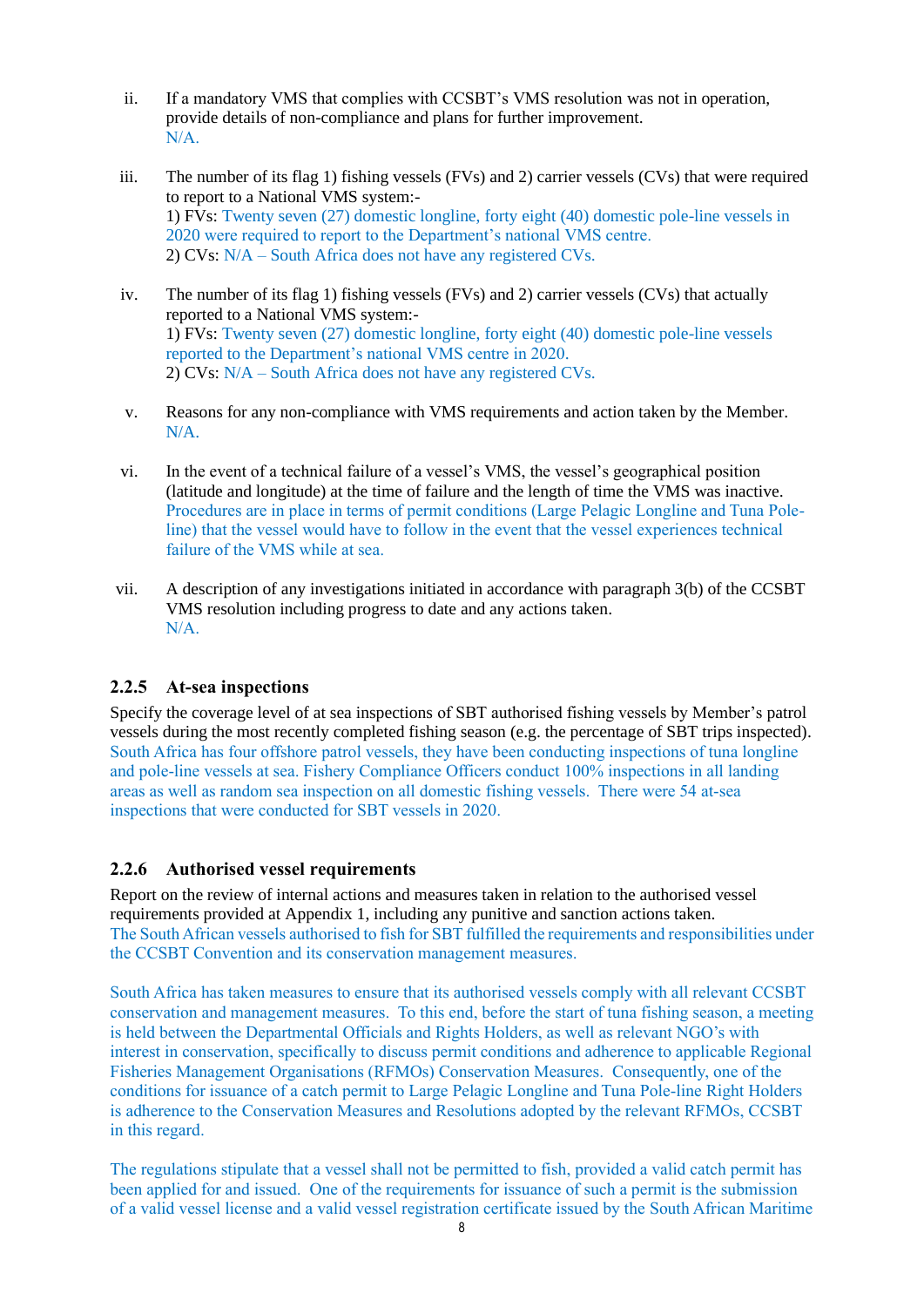Safety Authority and these must at all times be stored at the Permit Holder's registered place of business over the duration of the fishing season. The Permit Holder is further obliged at all times to have available a true certified copies on board the vessel utilised to harvest Large Pelagic species. Transhipment-at-sea is not allowed in any of the South African fisheries only in-port-transhipment is allowed with a strict set of conditions. Before a vessel can tranship in port, it is required to apply for and be issued with a valid transhipment permit

None of the South African vessels authorized to fish for SBT have been reported for IUU activities thus far. South Africa would like to affirm that any breach of the provisions of the Marine Living Resources Act, Regulations promulgated thereunder or permit conditions by the Permit Holder**,** or its employees (whether permanent, full-time or part-time), its contractors, agents or advisers and the skipper of the vessel, may result in the initiation of legal proceedings (which may include section 28 of the MLRA proceedings and or criminal proceedings).

In terms of South Africa's regulations, only vessels authorized by the Department of Environment, Forestry and Fisheries and registered on CCSBT's authorized vessel list are permitted to catch/land SBT. Any other vessels are not permitted to catch/land SBT.

#### **2.2.7 Monitoring of catch of SBT from other sectors (e.g. recreational, customary, etc)**

Provide details of monitoring methods used to monitor catches in other sectors.

Only commercialized sectors that are catching and landing SBT.

Data from the recreational fishery are scarce as there is no mandatory reporting of catches. There are a number of craft with the capacity to target SBT but thus far there is little indication of SBT catches. Data from tuna-directed fishing competitions from 2000 onwards do not include any SBT.

### **2.3 SBT Towing and transfer to and between farms (farms only)**

Not applicable to South Africa.

### **2.4 SBT transhipment (in port and at sea)**

In accordance with the Resolution on Establishing a Program for Transhipment by Large-Scale Fishing Vessels, report:

i. The quantities and percentage of SBT transhipped at sea and in port during the three most recently completed fishing seasons in Table 7.

#### **Table 6. SBT transhipment (in port and at sea)**

| Fishing season                 | Kilograms<br>of SBT<br>transhipped<br>at sea | Percentage of the<br>annual SBT catch<br>transhipped at sea | Kilograms of SBT<br>transhipped in port | Percentage of the<br>annual SBT catch<br>transhipped in port |
|--------------------------------|----------------------------------------------|-------------------------------------------------------------|-----------------------------------------|--------------------------------------------------------------|
| $(Feb 2018 - Jan 2019)$        | N/A                                          |                                                             | 13 700                                  | 5.8                                                          |
| $(Feb 2019 - Jan 2020)$        | N/A                                          |                                                             | 45 100                                  | 26                                                           |
| $(Feb 2020 - \text{Feb} 2021)$ | N/A                                          |                                                             |                                         |                                                              |

ii. The list of the tuna longline fishing vessel with Freezing Capacity (LSTLVs) registered in the CCSBT Authorised Vessel List which have transhipped at sea and in port during the most recently completed fishing season. Not applicable – South Africa does not have LSTLV registered in the CCSBT Authorised Vessel List.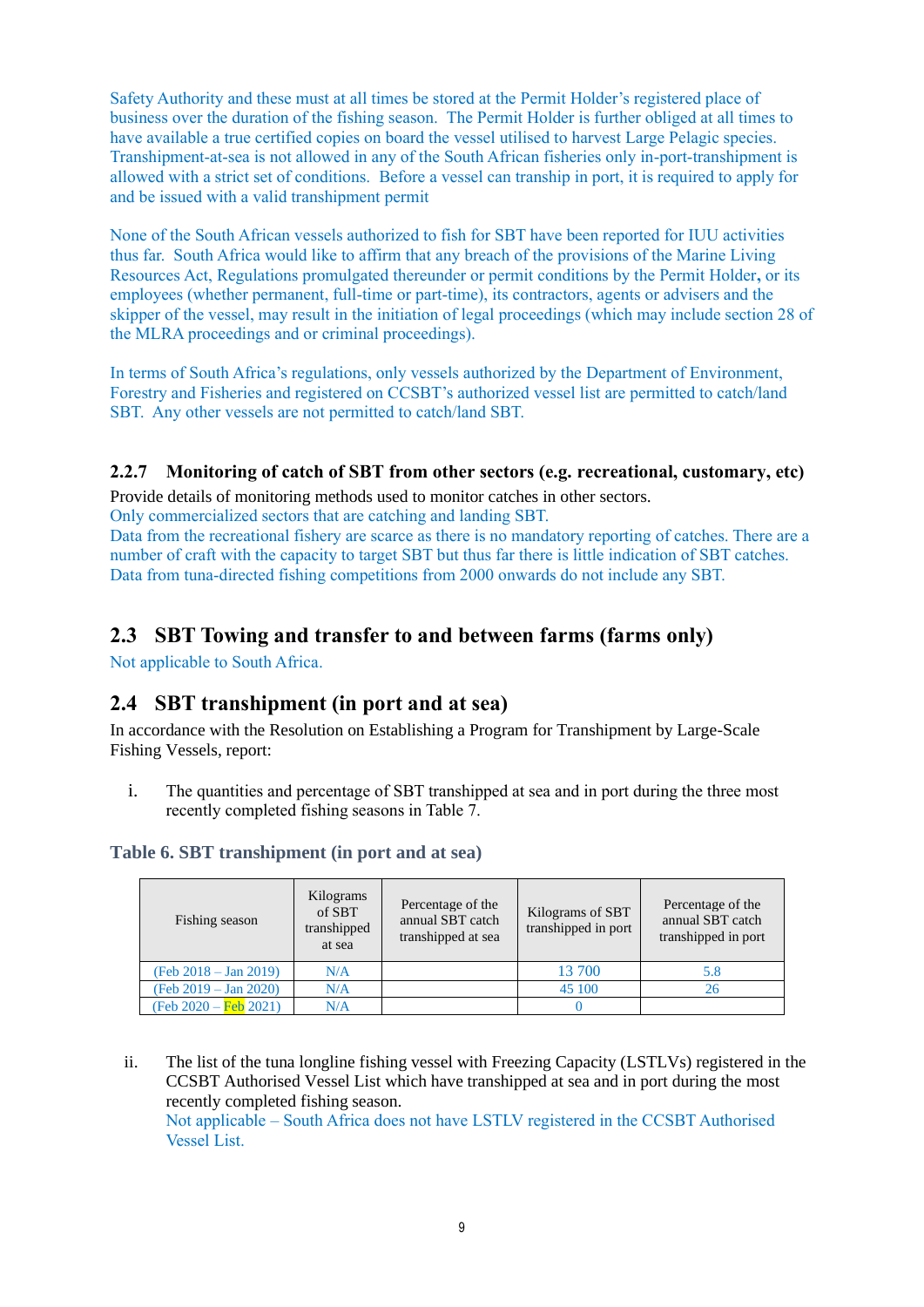iii. A comprehensive report assessing the content and conclusions of the reports of the observers assigned to carrier vessels which have received at-sea transhipments from their LSTLVs during the most recently completed fishing season. Not applicable – South Africa does not have LSTLV registered in the CCSBT Authorised Vessel List.

### **2.5 Port Inspections of Foreign Fishing Vessels/Carrier Vessels (FVs/CVs) with SBT/SBT Products on Board**

For the three most recently completed **whole calendar years**, provide information about the number of landing/ transhipment operations that foreign FVs/CVs carrying SBT or SBT product made in port, the number of those landing/ transhipment operations that were inspected, and the number of inspections where infringements of CCSBT's measures were detected in Table 8.

#### **Table 7. Port inspections of foreign FVs and CVs with SBT/SBT products on board**

| Calendar year | Foreign Flag                  | No. of Landing/<br>Transhipment<br>Operations<br>(that occurred) | No. of Landing/<br>Transhipment<br>Operations<br>Inspected | No. of Landing/<br>Transhipment<br>Operations where an<br>Infringement of<br><b>CCSBT's Measures</b><br>was Detected |
|---------------|-------------------------------|------------------------------------------------------------------|------------------------------------------------------------|----------------------------------------------------------------------------------------------------------------------|
|               | Japan                         | 23                                                               | 23                                                         | $\mathbf{0}$                                                                                                         |
| 2018          | Taiwan                        | 2                                                                | $\overline{2}$                                             | $\mathbf{0}$                                                                                                         |
|               | Korea                         |                                                                  |                                                            | $\Omega$                                                                                                             |
|               | Japan                         | 14                                                               | 14                                                         | $\Omega$                                                                                                             |
| 2019          | Taiwan                        |                                                                  |                                                            | $\Omega$                                                                                                             |
|               | Korea                         | 4                                                                | 4                                                          | $\mathbf{0}$                                                                                                         |
|               | Japan                         | 16                                                               | 16                                                         | $\mathbf{0}$                                                                                                         |
| 2020          | Korea                         | $\overline{4}$                                                   | $\overline{4}$                                             |                                                                                                                      |
|               |                               |                                                                  |                                                            |                                                                                                                      |
|               | Taiwan                        | 3                                                                | 3                                                          | $\mathbf{0}$                                                                                                         |
|               | <b>TOTAL</b><br><b>NUMBER</b> | 68                                                               | 68                                                         | $\bf{0}$                                                                                                             |

### **2.6 Monitoring of trade of SBT**

For the most recently completed whole calendar year or fishing season:

- i. Record the calendar year/ fishing season. 2020/2021 (Feb 2020 to Feb 2021).
- ii. Provide the percentage of landings of SBT that were inspected. There is 100% inspection and monitoring of SBT landings.
- iii. Provide the percentage of exports of SBT that were inspected. There is 100% inspection of SBT exports.
- iv. Provide the percentage of imports of SBT that were inspected. N/A – no imports of SBT in 2020.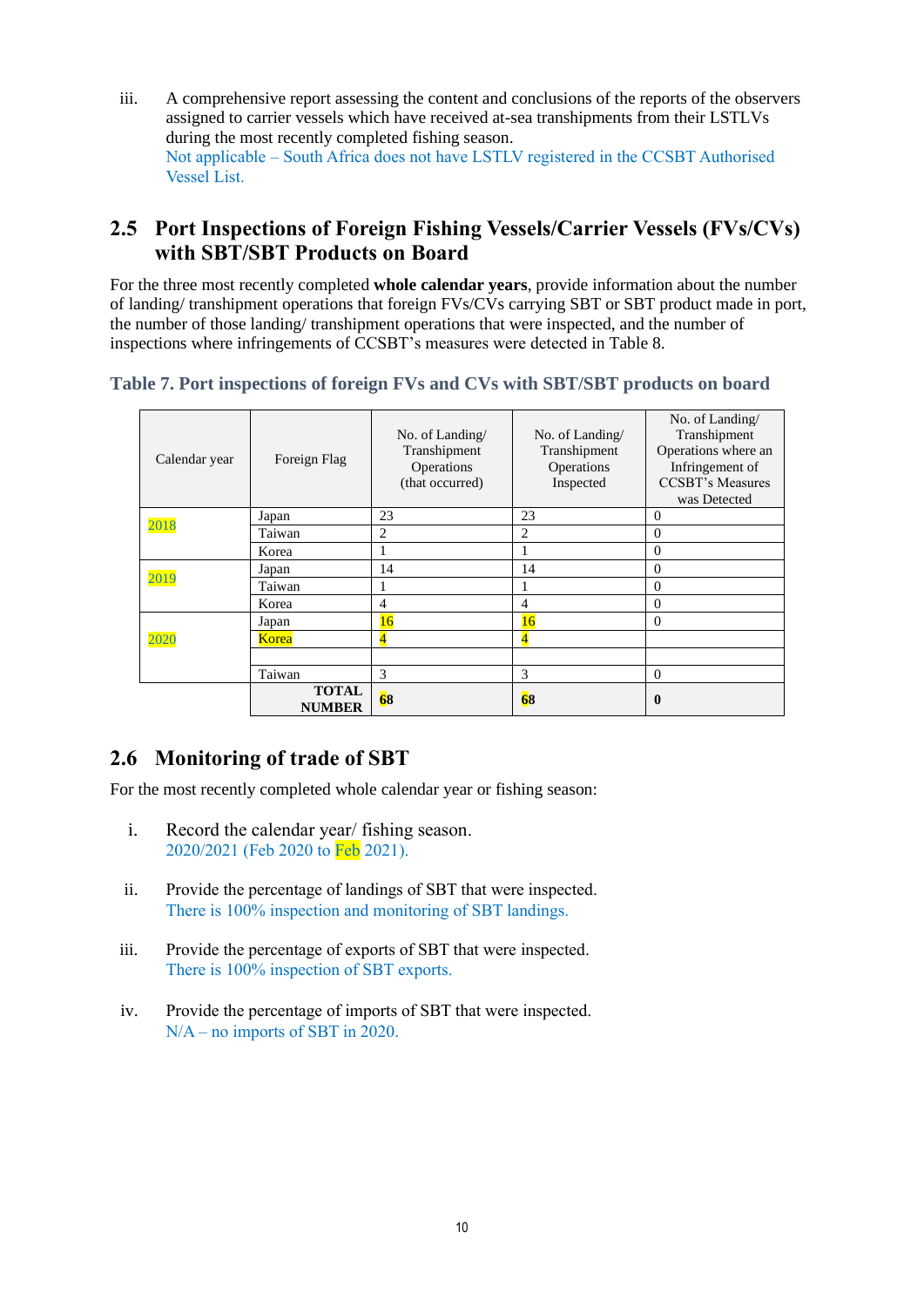## **2.7 Coverage and Type of CDS Audit undertaken**

As per paragraph 5.9 of the CDS Resolution, specify details on the level of coverage and type of audit undertaken, in accordance with  $5.8<sup>4</sup>$  of the Resolution, and the level of compliance. Landing Declaration Sheets are used together with submitted Catch Tagging Forms (CTFs) and Catch Monitoring Forms (CMF's) to assess quota uptake against each individual Rights Holder. Verification is undertaken following the initial validation undertaken during vessel landing. Electronic catch summaries or hard copies submitted by Fishing Skippers two weeks after landing are used to verify catch data.

Catch Monitoring Forms (CMFs) must be signed by a DFFE Official whose name appears on the Official List of CCSBT authorised validators. Verification by the DFFE Official entails crosschecking with fish details (Product Type; Date of harvest; Vessel Gear Code; Statistical Area of Capture; Fish weight (kg) and other information listed on the Catch Tagging Form. Landing declarations and Invoices, before the CMF can be signed. The CMF is then completed with details of either the intermediate or final product destination, dressed or 'flying weight' of the fish (Conversion Factor DRT) and then signed by the DFFE Official at the time of export.

### **3 Changes to sections in Annex 1**

If this is not the first year of completing Annex 1, list any sections of Annex 1 that have changed since the previous year.

 $N/A$  – no changes.

*<sup>4</sup> Paragraph 5.8 of the CDS Resolution specifies that "Members and Cooperating Non-Members shall undertake an appropriate level of audit, including inspections of vessels, landings, and where possible markets, to the extent necessary to validate the information contained in the CDS documentation."*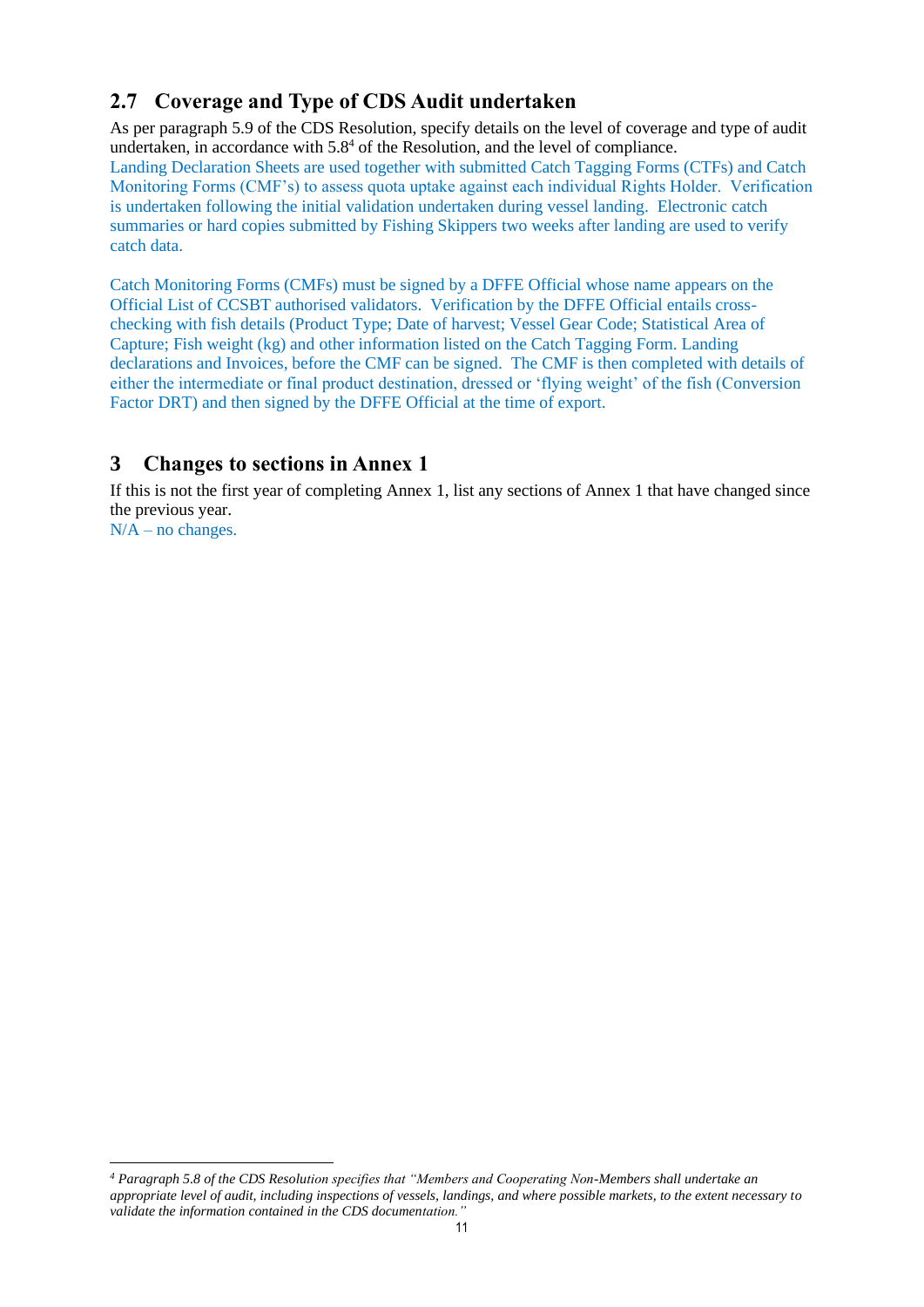### **Annex 1. Standing items: details of MCS arrangements used to monitor SBT catch in the fishery**

### **1 Monitoring catch of SBT**

Describe the system used for controlling the level of SBT catch. For ITQ and IQ systems, this should include details on how the catch is allocated to individual companies and/or vessels. For competitive catch systems this should include details of the process for authorising vessels to catch SBT and how the fishery is monitored for determining when to close the fishery. The description provided here should include any operational constraints on effort (both regulatory and voluntary). In 2020, the Department allocated the SBT quota to two tuna fisheries in South Africa, the Large Pelagic Longline and the Tuna Pole-line sectors. South Africa notified CCSBT of its intention to carry forward unfished SBT allocation from the 2019/2020 fishing season, consequently, South Africa's SBT quota for the 2020/2021 fishing season was 507.6 t. Of this, the Large Pelagic Longline sector was allocated 462.6 t and this was equally divided amongst 60 Rights Holders. The Tuna Poleline sector was allocated 40 tons and was equally divided only to those Rights Holders that had shown interest in catching the SBT, a total of 15 Rights Holders expressed interest in catching the SBT. 5 t was set aside for CCSBT's attributable catch.

A management provision is made for in the Permit Conditions that, if a Right Holder has not been actively fishing before or on 31 May 2020, its SBT allocation will be transferred to Right Holders that have been active in that season. This provision was applicable in the Large Pelagic Longline sector for 2020/2021 fishing season.

Complete the table below to provide details of methods used to monitor catching in the fishery. The quota in the Large Pelagic Longline and Tuna Pole-line sectors is managed by monitoring electronic landing summaries as well as landing declarations submitted by Right Holders within two weeks after the vessel has landed. Furthermore, it is managed by monitoring observer reports submitted every five days while observers are at sea as well as Catch Monitoring and Catch Tagging Forms. Lastly, Rights Holders are also required to submit logbooks before the 15<sup>th</sup> of the following month in which the trip was undertaken. Through this real time monitoring system, when the Department becomes aware that quota is close being fulfilled, it notifies the operators. Once the quota is reached or becomes aware that it has been exceeded, it immediately responds to close the SBT fishery. When this occurs the vessels are required to release all SBT caught after this date and SBT should not be landed. This management provision was invoked in July of 2012, 2013 and in October 2015 and the fishery was closed.

There is 100% inspection and monitoring of all SBT landings.

Details should also be provided of monitoring conducted of fishing vessels when steaming away from the fishing grounds (this does not include towing vessels that are reported in Section 1.1 of this Annex).

| Monitoring<br>Methods | Description                                                                                                                                                                                                                                                                                                                                                                                                                                                                                                                                                                                     |
|-----------------------|-------------------------------------------------------------------------------------------------------------------------------------------------------------------------------------------------------------------------------------------------------------------------------------------------------------------------------------------------------------------------------------------------------------------------------------------------------------------------------------------------------------------------------------------------------------------------------------------------|
| Daily log<br>book     | <i>Specify:</i><br>Whether this was mandatory.<br>$i$ .<br>Mandatory.<br>ii.<br>The level of detail recorded (shot by shot, daily aggregate etc):-<br>Longline: Date, latitude, longitude, time of start and end set, number of<br>$\circ$<br>hooks set, reason for set, float line length, branch line length, bait type,<br>observer present $(y/n)$ , drift, light stick info, catch by species, weight and<br>number, non-retained species in numbers.<br>Tuna Pole: Date, latitude, longitude (1 x 1 degree), number of crew, gear<br>$\circ$<br>(Pole, line), catch by species in weight. |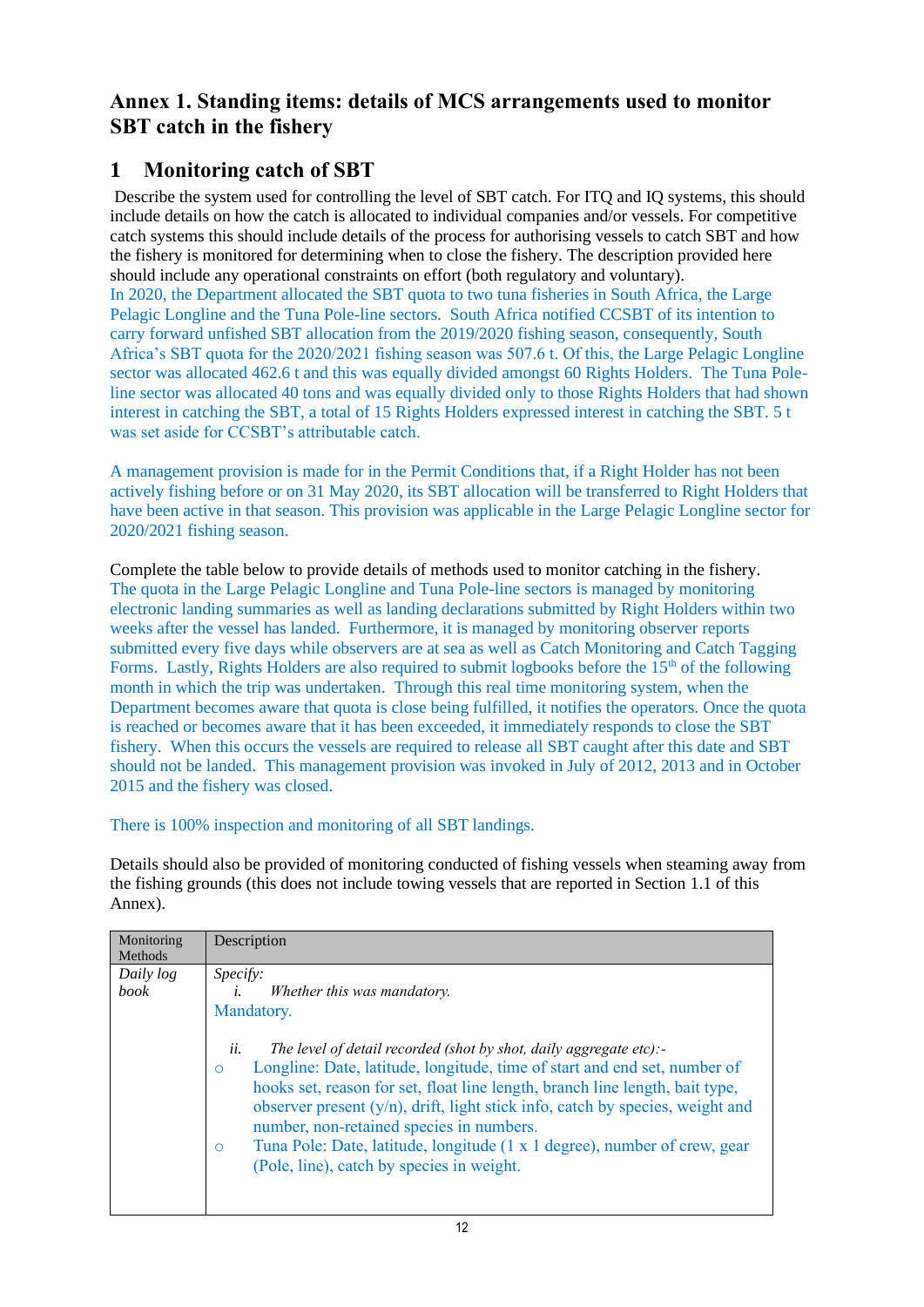| What information on ERS is recorded in logbooks:-<br>iii.                                                                |  |
|--------------------------------------------------------------------------------------------------------------------------|--|
| Bird/turtle mortality and releases of birds, turtles and sharks.                                                         |  |
| Who are the logbooks submitted to <sup>5</sup> :-<br>iv.                                                                 |  |
| Department of Forestry, Fisheries and the Environment (DFFE).                                                            |  |
| What is the timeframe and method $6$ for submission:-<br>ν.                                                              |  |
| The pages in the logbook are perforated, which allows the original to be                                                 |  |
| removed immediately after the fishing trip. The original log pages are generally                                         |  |
| submitted by hand to DFFE. In return, DFFE countersigns the logbook to                                                   |  |
| indicate that the catch statistics have been submitted for a particular trip. Right                                      |  |
| holders are required through permit conditions to submit log books before the                                            |  |
| 15th of the following month in which the trip was undertaken.                                                            |  |
| The type of checking and verification that is routinely conducted for this<br>vi.<br>information:-                       |  |
| Data capturing is checked by a second person to ensure that no typing errors                                             |  |
| occur when entering the data. The information from logbooks is only estimates                                            |  |
| and hence they are not used in quota control. Independent landing declarations                                           |  |
| verified by Fishery Control Officers and Fishery Monitors are used to compare                                            |  |
| against electronic landing summaries and Catch Monitoring Forms submitted by                                             |  |
| the fishing industry.                                                                                                    |  |
|                                                                                                                          |  |
| Reference to applicable legislation and penalties:-<br>vii.                                                              |  |
| Marine Living Resources Act, (Act No 18 of 1998);                                                                        |  |
| The Regulations promulgated under the MLRA;                                                                              |  |
| General Policy on the Allocation and Management of Fishing Rights: 2013;                                                 |  |
| Policy on the allocation and management of Commercial Fishing Rights in the                                              |  |
| Large Pelagic Longline Fishery: 2015;                                                                                    |  |
| The 2020/21 Large Pelagic Longline and Tuna Pole-line Permit Conditions;                                                 |  |
| Penalties could range from revocation of the right, licence or permit; suspension                                        |  |
| of the right, licence or permit for a period determined by the Minister;                                                 |  |
| cancellation of the right, licence or permit from a date determined by the                                               |  |
| Minister; or alter the terms or conditions of the right, licence or permit in the                                        |  |
| case of serious offences. Section 28 of the MLRA makes provision for                                                     |  |
| sanctions in the event that the holder of a right, licence or permit:                                                    |  |
| (a) has furnished information in the application for that right, licence or permit,                                      |  |
| or has submitted any other information required in terms of this Act, which                                              |  |
| is not true or complete;                                                                                                 |  |
| (b) contravenes or fails to comply with a condition imposed in the right, licence                                        |  |
| or permit;                                                                                                               |  |
|                                                                                                                          |  |
| (c) contravenes or fails to comply with a provision of the Act;<br>(d) is convicted of an offence in terms of the Act or |  |
|                                                                                                                          |  |
| (e) fails to effectively utilise that right, licence or permit.                                                          |  |
|                                                                                                                          |  |
| Other relevant information <sup>7</sup> :-<br>viii.                                                                      |  |

*<sup>5</sup> If the reports are not to be submitted to the Member's or CNM's government fisheries authority, then also specify whether*  the information will later be sent to the fisheries authority, including how and when that occurs.<br><sup>6</sup> In particular, whether the information is submitted electronically from the vessel.<br><sup>7</sup> Including information on ERS, a

*further improvement.*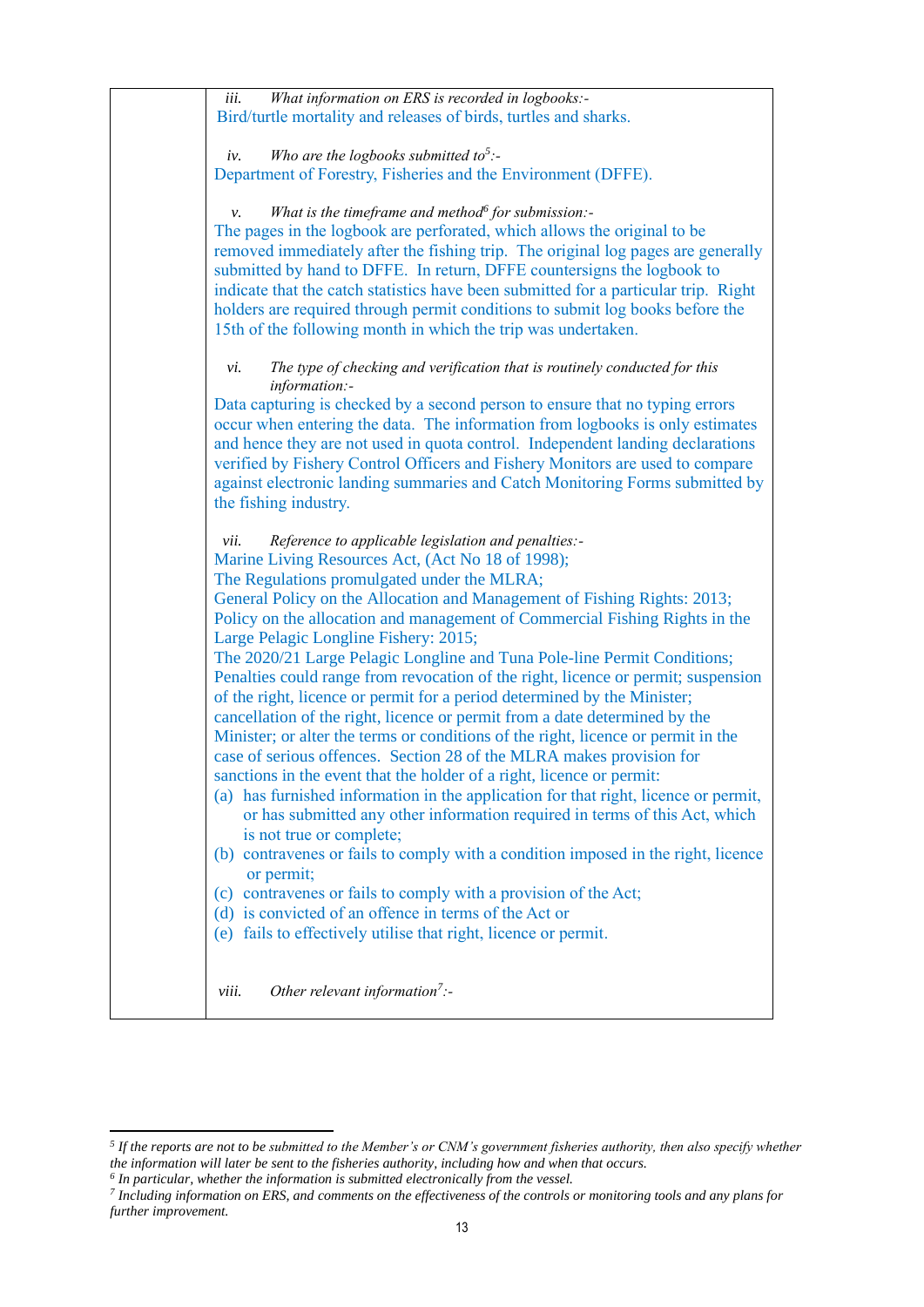| Additional<br>reporting<br>methods<br>(such as | If multiple reporting methods exists (e.g. daily, weekly and/or month SBT catch<br>reporting, reporting of tags and SBT measurements, reporting of ERS interactions etc),<br>create a separate row of in this table for each method. Then, for each method, specify:                                                                                                                                                                                                                                                                 |
|------------------------------------------------|--------------------------------------------------------------------------------------------------------------------------------------------------------------------------------------------------------------------------------------------------------------------------------------------------------------------------------------------------------------------------------------------------------------------------------------------------------------------------------------------------------------------------------------|
| real time<br>monitoring<br><i>programs</i> )   | Whether this is mandatory.<br>i.<br>Mandatory.                                                                                                                                                                                                                                                                                                                                                                                                                                                                                       |
|                                                | The information that is recorded (including whether it relates to SBT or ERS):-<br>ii.<br>All caught and landed species including SBT.                                                                                                                                                                                                                                                                                                                                                                                               |
|                                                | Who the reports are submitted to and by whom (e.g. Vessel Master, the Fishing<br>iii.<br>Company $etc)^5$ :-                                                                                                                                                                                                                                                                                                                                                                                                                         |
|                                                | Department of Forestry, Fisheries and the Environment (DFFE).                                                                                                                                                                                                                                                                                                                                                                                                                                                                        |
|                                                | What is the timeframe and method for submission:-<br>iv.<br>Within two weeks after landing.                                                                                                                                                                                                                                                                                                                                                                                                                                          |
|                                                | The type of checking and verification that is routinely conducted for this<br>ν.<br>information:-                                                                                                                                                                                                                                                                                                                                                                                                                                    |
|                                                | Compared with landing declarations verified by Fishery Control Officers/<br>Fishery Monitors and occasionally checked with logbooks and Catch<br>Monitoring Forms submitted by the fishing industry.                                                                                                                                                                                                                                                                                                                                 |
|                                                | Reference to applicable legislation and penalties:-<br>vi.                                                                                                                                                                                                                                                                                                                                                                                                                                                                           |
|                                                | Marine Living Resources Act, (Act No 18 of 1998);<br>The Regulations promulgated under the MLRA;                                                                                                                                                                                                                                                                                                                                                                                                                                     |
|                                                | General Policy on the Allocation and Management of Fishing Rights: 2013;<br>Policy on the allocation and management of Commercial Fishing Rights in the<br>Large Pelagic Longline Fishery: 2015;                                                                                                                                                                                                                                                                                                                                     |
|                                                | The 2020/21 Large Pelagic Longline and Tuna Pole-line Permit Conditions;<br>Penalties could range from revocation of the right, licence or permit; suspension<br>of the right, licence or permit for a period determined by the Minister;<br>cancellation of the right, licence or permit from a date determined by the<br>Minister; or alter the terms or conditions of the right, licence or permit in the<br>case of serious offences. Section 28 of the MLRA makes provision for                                                 |
|                                                | sanctions in the event that the holder of a right, licence or permit:                                                                                                                                                                                                                                                                                                                                                                                                                                                                |
|                                                | (a) has furnished information in the application for that right, licence or permit,<br>or has submitted any other information required in terms of this Act, which<br>is not true or complete;                                                                                                                                                                                                                                                                                                                                       |
|                                                | (b) contravenes or fails to comply with a condition imposed in the right, licence<br>or permit;                                                                                                                                                                                                                                                                                                                                                                                                                                      |
|                                                | (c) contravenes or fails to comply with a provision of the Act;                                                                                                                                                                                                                                                                                                                                                                                                                                                                      |
|                                                | (d) is convicted of an offence in terms of the Act or                                                                                                                                                                                                                                                                                                                                                                                                                                                                                |
|                                                | (e) fails to effectively utilise that right, licence or permit.                                                                                                                                                                                                                                                                                                                                                                                                                                                                      |
|                                                | Other relevant information <sup>7</sup> :-<br>vii.                                                                                                                                                                                                                                                                                                                                                                                                                                                                                   |
| Scientific<br><i><b>Observers</b></i>          | Specify:                                                                                                                                                                                                                                                                                                                                                                                                                                                                                                                             |
|                                                | The system used for comparisons between observer data and other catch<br>i.<br>monitoring data in order to verify the catch data:-<br>Observer data is routinely used to validate landing declarations, but the main<br>purpose of the observer programme is to collect length frequency data and<br>information on by-catch and incidental catch, and discards. The observer<br>programme is also plays an important role to ensure compliance with bird<br>mitigation measures and record any transgressions of permit conditions. |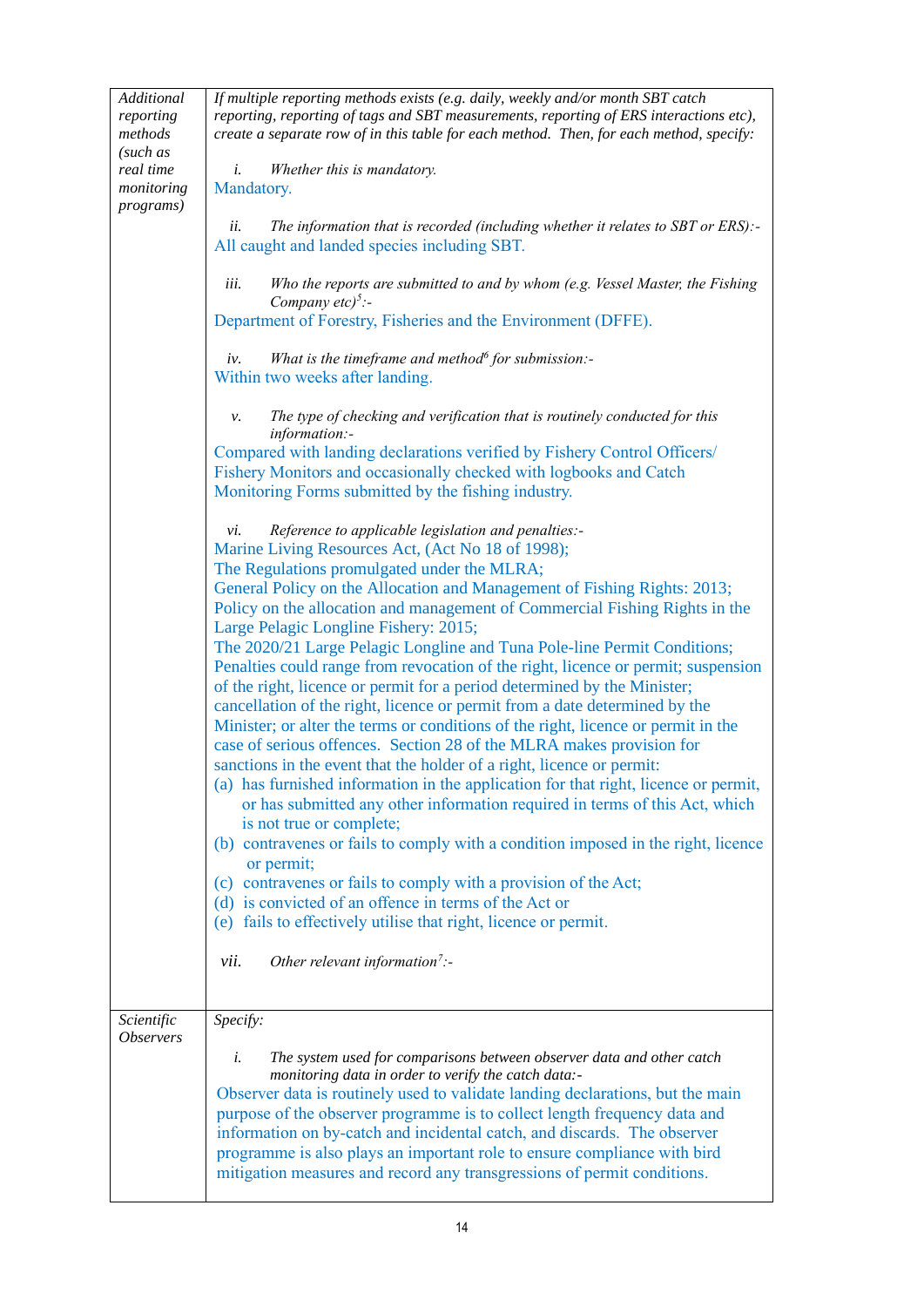|            | What information on ERS is recorded by observers:-<br>ii.                                                    |
|------------|--------------------------------------------------------------------------------------------------------------|
|            | Observations of bird mitigation measures used.                                                               |
|            | Bird mortality by species.                                                                                   |
|            | Discards and releases by species.                                                                            |
|            |                                                                                                              |
|            | Length frequencies.                                                                                          |
|            | iii.                                                                                                         |
|            | Who are the observer reports submitted to:-<br>Department of Forestry, Fisheries and the Environment (DFFE). |
|            |                                                                                                              |
|            |                                                                                                              |
|            | Timeframe for submission of observer reports:-<br>iv.                                                        |
|            | Within two weeks of the disembarking of the Observer. Observers are also                                     |
|            | debriefed by the accredited observer company and DFFE.                                                       |
|            |                                                                                                              |
|            | Other relevant information (including plans for further improvement $-$ in<br>V.                             |
|            | particular to reach coverage of 10% of the effort):-                                                         |
|            | Permit Conditions makes it mandatory for Right Holders to carry one or more                                  |
|            | scientific observers on board its vessel for a minimum of a single trip per                                  |
|            | quarter during the fishing season.                                                                           |
|            |                                                                                                              |
| <b>VMS</b> | For Member-flagged authorised carrier vessels and fishing vessels fishing for<br>$\dot{i}$ .                 |
|            | or taking SBT provide references to applicable legislation and penalties:-                                   |
|            | Marine Living Resources Act, (Act No 18 of 1998);                                                            |
|            | The Regulations promulgated under the MLRA;                                                                  |
|            | General Policy on the Allocation and Management of Fishing Rights: 2013;                                     |
|            | Policy on the allocation and management of Commercial Fishing Rights in the                                  |
|            | Large Pelagic Longline Fishery: 2015;                                                                        |
|            | The 2020/21 Large Pelagic Longline and Tuna Pole-line Permit Conditions;                                     |
|            | Penalties could range from revocation of the right, licence or permit; suspension                            |
|            | of the right, licence or permit for a period determined by the Minister;                                     |
|            | cancellation of the right, licence or permit from a date determined by the                                   |
|            | Minister; or alter the terms or conditions of the right, licence or permit in the                            |
|            | case of serious offences. Section 28 of the MLRA makes provision for                                         |
|            | sanctions in the event that the holder of a right, licence or permit:                                        |
|            |                                                                                                              |
|            | (a) has furnished information in the application for that right, licence or permit,                          |
|            | or has submitted any other information required in terms of this Act, which                                  |
|            | is not true or complete;                                                                                     |
|            | (b) contravenes or fails to comply with a condition imposed in the right, licence                            |
|            | or permit;                                                                                                   |
|            | (c) contravenes or fails to comply with a provision of the Act;                                              |
|            | (d) is convicted of an offence in terms of the Act or                                                        |
|            | (e) fails to effectively utilise that right, licence or permit.                                              |
|            |                                                                                                              |
|            |                                                                                                              |
| Other (for | N/A                                                                                                          |
| example,   |                                                                                                              |
| use of     |                                                                                                              |
| electronic |                                                                                                              |
| monitoring |                                                                                                              |
| $etc.$ )   |                                                                                                              |

# **1.1 SBT Towing and transfer to and between farms (farms only)**

Not applicable to South Africa.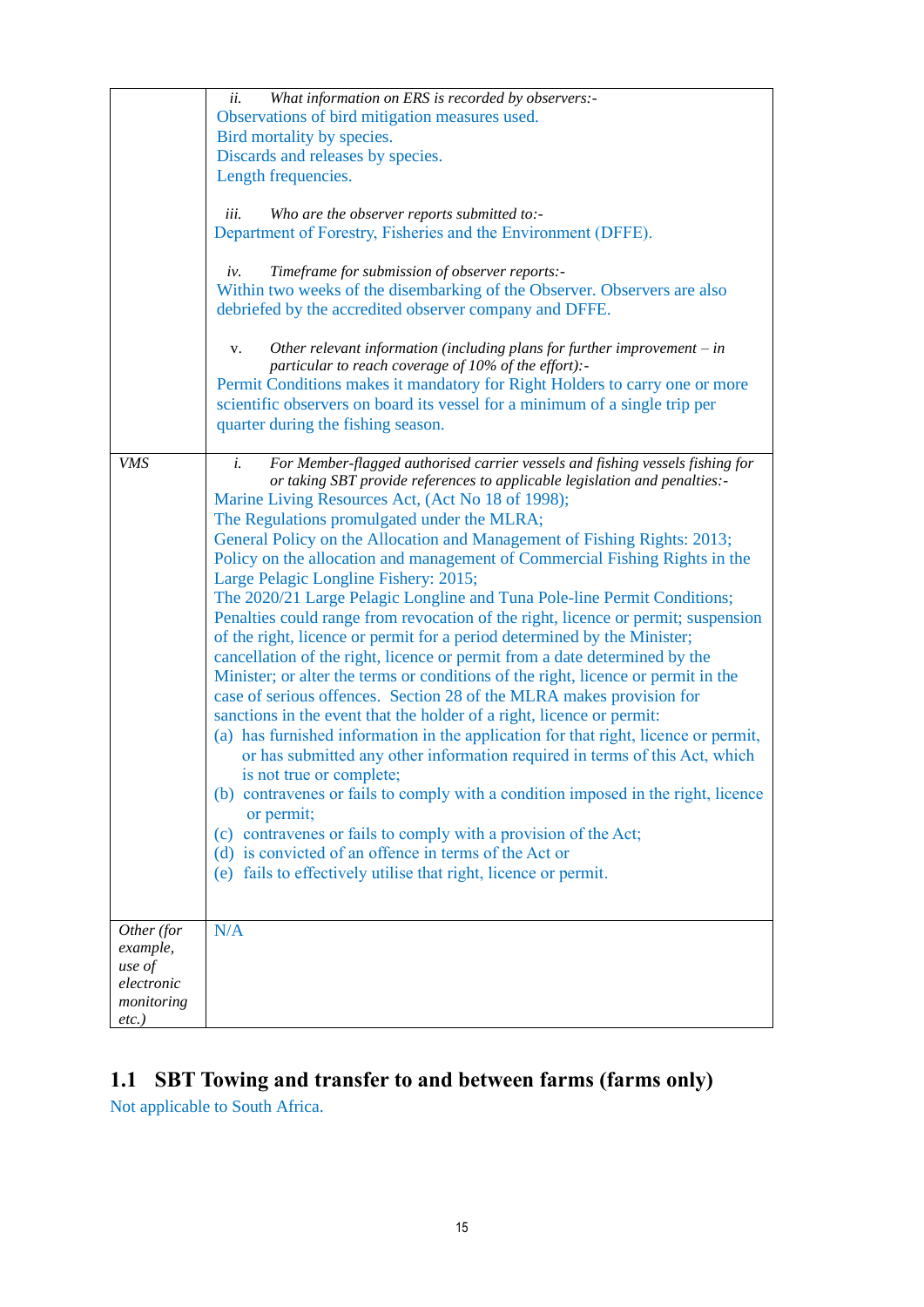### **1.2 SBT Transhipment (in port and at sea)**

- *(a) Describe the system used for controlling and monitoring transhipments in port. This should include details of:*
- *i. Flag State rules for and names of:*
	- *- designated foreign ports where SBT may be transhipped, and*

*- foreign ports where in-port transhipments of SBT are prohibited:-*

All domestic tuna vessels may only tranship in ports, which have been designated as landing ports in accordance with the 2020/21 Large Pelagic Longline and Tuna Pole-line permit conditions. A permit to tranship is required for any transhipment and transhipment can only takes place in the presence of a Fisheries Compliance Officer.

South African vessels are only permitted to tranship in South Africa.

- *ii. Flag State inspection requirements for in-port transhipments of SBT (include % coverage):-* South Africa ratified the FAO Agreement on Port State Measures to Prevent, Deter and Eliminate IUU Fishing in 2014. All vessels fishing in the South African fishery which wishes to tranship in port needs to apply for a transhipment permit. The application form makes provision for the applicant to provide all the relevant information such as vessel names, quantities by species to be transhipped and port where transhipment will take place. Only on the authority of a permit and subject to monitoring may the vessel tranship. There's 100% inspection of all in-port transhipments. Monitoring is mandatory.
- *iii. Information sharing with designated Port States:-*

As a port state, South Africa requires flag states to acknowledge the quantity of SBT on board their vessels before the foreign fishing vessel is authorised to enter port South Africa's ports. Vessels fishing in the South African fishery have only landed or transhipped product in designated South African ports.

*iv. Monitoring systems for recording the quantity of SBT transhipped:-* Fishery Control Officers/Fish Monitors (FCOs/FMs) are required to monitor every offload and transhipment for all vessels fishing in the South African Large Pelagic Longline and Tuna Pole-line fisheries as well as foreign fishing vessels. Fish are sorted by species on deck before being weighed in order to determine the weight by species. The FCOs/FMs record the information and signs off a landing declaration form which the representative of the right holder is also required to sign.

*v. Process for validatingError! Bookmark not defined. and collecting the relevant CCSBT CDS documents (Catch Monitoring Form, Catch Tagging Form):-* Landing Declaration Sheets are used together with submitted Catch Tagging Forms (CTFs) and Catch Monitoring Forms (CMF's) to assess quota uptake against each individual Rights Holder. Verification are undertaken following the initial validation undertaken during vessel landing. Electronic catch summaries or hard copies submitted by Fishing Skippers two weeks after landing are used to verify catch data.

Catch Monitoring Forms (CMFs) must be signed by a DEFF Official whose name appears on the Official List of CCSBT authorised validators. Verification by the DEFF Official entails cross-checking with fish details (Product Type; Date of harvest; Vessel Gear Code; Statistical Area of Capture; Fish weight (kg) and other information listed on the Catch Tagging Form. Landing declarations and Invoices, before the CMF can be signed. The CMF is then completed with details of either the intermediate or final product destination, dressed or 'flying weight' of the fish (Conversion Factor DRT) and then signed by the DEFF Official at the time of export.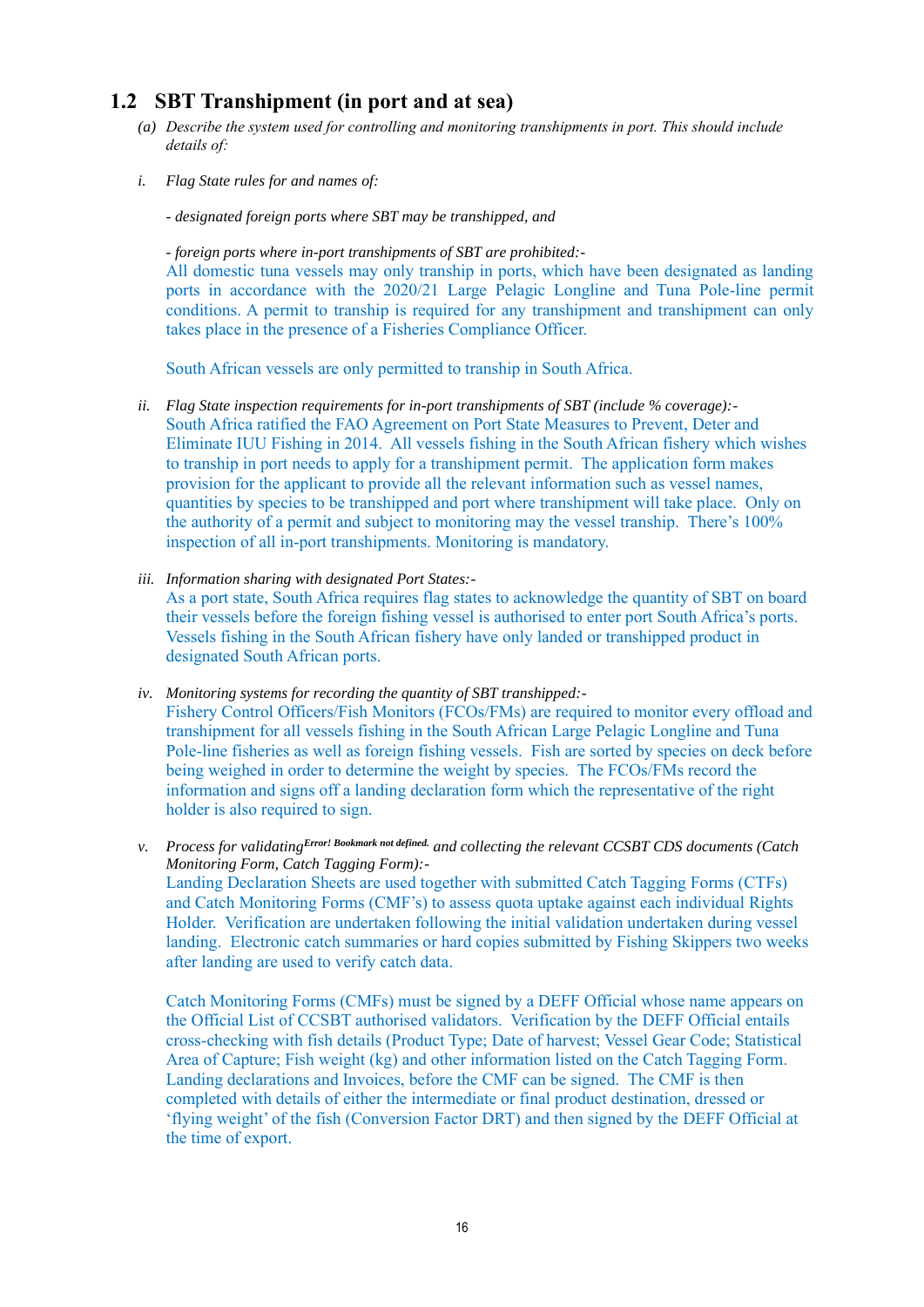- *vi. Reference to applicable legislation and penalties:-* Marine Living Resources Act, (Act No 18 of 1998); The Regulations promulgated under the MLRA; General Policy on the Allocation and Management of Fishing Rights: 2013; Policy on the allocation and management of Commercial Fishing Rights in the Large Pelagic Longline Fishery: 2015; The 2020/21 Large Pelagic Longline and Tuna Pole-line Permit Conditions; Penalties could range from revocation of the right, licence or permit; suspension of the right, licence or permit for a period determined by the Minister; cancellation of the right, licence or permit from a date determined by the Minister; or alter the terms or conditions of the right, licence or permit in the case of serious offences. Section 28 of the MLRA makes provision for sanctions in the event that the holder of a right, licence or permit:
	- (a) has furnished information in the application for that right, licence or permit, or has submitted any other information required in terms of this Act, which is not true or complete;
	- (b) contravenes or fails to comply with a condition imposed in the right, licence or permit;
	- (c) contravenes or fails to comply with a provision of the Act;
	- (d) is convicted of an offence in terms of the Act or
	- (e) fails to effectively utilise that right, licence or permit.
- *vii. Other relevant information<sup>7</sup> :-*
- *(b) Describe the system used for controlling and monitoring transhipments at sea. This should include details of:*

Not applicable - Transhipment at sea is not permitted under South African laws.

### **1.3 Port Inspections of Foreign FVs/CVs with SBT/SBT Products on Board**

*This section provides for reporting with respect to the CCSBT's Scheme for Minimum Standards for Inspection in Port. It should be filled out by Port State Members that have authorised foreign Fishing Vessels/Carrier Vessels carrying SBT or SBT products to enter their designated ports for the purpose of landing and/or transhipment. Only information for landings/transhipments of SBT or SBT products that have NOT been previously landed or transhipped at port should be included in the table below.*

- *(a) Provide a list of designated ports into which foreign FVs/ CVs carrying SBT or SBT product may request entry:-* Cape Town, Durban and Port Elizabeth.
- *(b) Provide the minimum number of hours of notice required for foreign FVs/CVs carrying SBT or SBT product to request authorisation to enter these designated ports:-* 72 hours.

### **1.4 Landings of Domestic Product (from both fishing vessels and farms)**

*Describe the system used for controlling and monitoring domestic landings of SBT. This should include details of:*

- *(a) Rules for designated ports of landing of SBT:-* Landing ports in South Africa are documented in terms of the permit conditions. South African flagged vessels, operating in the tuna sectors are only permitted to offload their catches in South Africa's designated ports as stipulated in the permit conditions.
- *(b) Inspections required for landings of SBT.*  There is 100% inspection and monitoring of SBT landings.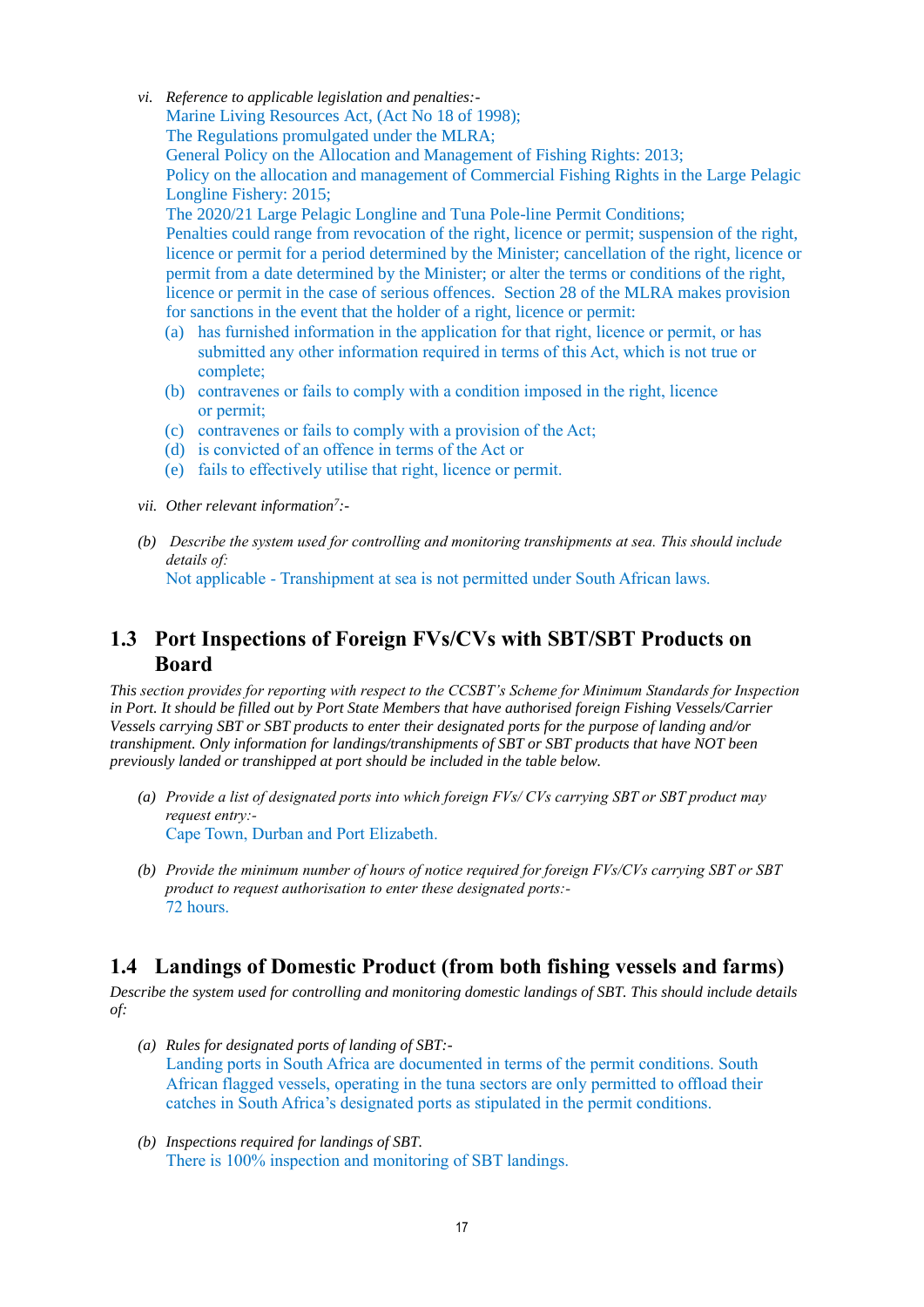- *(c) Details of genetic testing conducted and any other techniques that are used to verify that SBT are not being landed as a different species:-* None currently, it should however be noted that South Africa will in not too distant future set up a genetic technology that would also be used for verification of SBT landed. Currently, all right holders and Fisheries Compliance Officers are given Species Identification Booklet to improve on the accuracy of identifying SBT.
- *(d) Monitoring systems for recording the quantity of SBT landed:-* Fishery Control officers/ Fishery Monitors are required to monitor every offload of vessels fishing in the South African large pelagic longline and Tuna Pole-line fisheries. Fish are sorted by species on deck before being weighed in order to determine the weight by species. The FCOs/FMs record the information and signs off a landing declaration form which the representative of the right holder is also required to sign.
- *(e) Process for validatingError! Bookmark not defined. and collecting the relevant CCSBT CDS documents (Catch Monitoring Form, and depending on circumstances, Catch Tagging Form):-* Landing Declaration Sheets are used together with submitted Catch Tagging Forms (CTFs) and Catch Monitoring Forms (CMF's) to assess quota uptake against each individual Rights Holder. Verification are undertaken following the initial validation undertaken during vessel landing. Electronic catch summaries or hard copies submitted by Fishing Skippers two weeks after landing are used to verify catch data.

Catch Monitoring Forms (CMFs) must be signed by a DEFF Official whose name appears on the Official List of CCSBT authorised validators. Verification by the DEFF Official entails cross-checking with fish details (Product Type; Date of harvest; Vessel Gear Code; Statistical Area of Capture; Fish weight (kg) and other information listed on the Catch Tagging Form. Landing declarations and Invoices, before the CMF can be signed. The CMF is then completed with details of either the intermediate or final product destination, dressed or 'flying weight' of the fish (Conversion Factor DRT) and then signed by the DEFF Official at the time of export.

*(f) Reference to applicable legislation and penalties:-* Marine Living Resources Act, (Act No 18 of 1998);

The Regulations promulgated under the MLRA;

General Policy on the Allocation and Management of Fishing Rights: 2013;

Policy on the allocation and management of Commercial Fishing Rights in the Large Pelagic Longline Fishery: 2015;

The 2020/21 Large Pelagic Longline and Tuna Pole-line Permit Conditions;

Penalties could range from revocation of the right, licence or permit; suspension of the right, licence or permit for a period determined by the Minister; cancellation of the right, licence or permit from a date determined by the Minister; or alter the terms or conditions of the right, licence or permit in the case of serious offences. Section 28 of the MLRA makes provision for sanctions in the event that the holder of a right, licence or permit:

- (a) has furnished information in the application for that right, licence or permit, or has submitted any other information required in terms of this Act, which is not true or complete;
- (b) contravenes or fails to comply with a condition imposed in the right, licence or permit;
- (c) contravenes or fails to comply with a provision of the Act;
- (d) is convicted of an offence in terms of the Act or
- (e) fails to effectively utilise that right, licence or permit.
- *(g) Other relevant information<sup>7</sup> :-*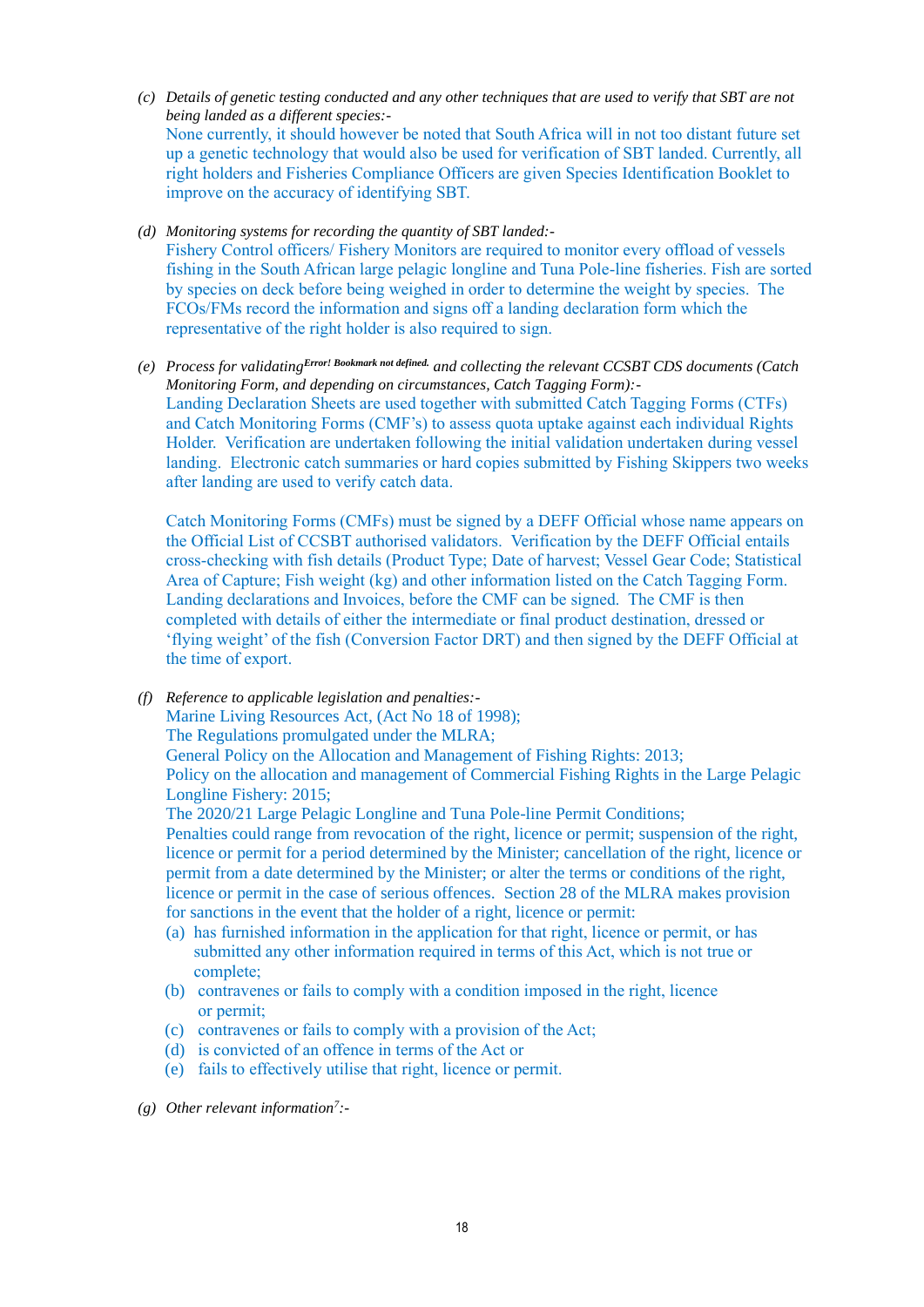### **1.5 Monitoring of trade of SBT**

#### **1.5.1 SBT Exports**

*Describe the system used for controlling and monitoring exports of SBT (including of landings directly from the vessel to the foreign importing port). This should include details of:*

- *(a) Inspections required for export of SBT -* All SBT is inspected and monitored when a vessel offloads or tranships in port. There is insufficient capacity to monitor product at the points of export. Only through random sampling or through a tip off are consignments physically inspected at the airports.
- *(b) Details of genetic testing conducted and any other techniques that are used to verify that SBT are not being exported as a different species:-* None currently, it should however be noted that South Africa will in not too distant future set up a genetic technology that would also be used for verification of SBT landed. Currently, all right holders and Fisheries Compliance Officers are given Species Identification Booklet to improve on the accuracy of identifying SBT.
- *(c) Monitoring systems for recording the quantity of SBT exported:-* The main system used to record the quantity of SBT exported are the CMFs. In addition, all marine products to be exported, require an export permit. In terms of the export permit conditions, the exporter has to provide prior notification to DFFE's compliance office of all consignments to be exported. Monthly summaries of export by species are also required to be electronically submitted by the exporter to DEFF.
- *(d) Process for validatingError! Bookmark not defined. and collecting the relevant CCSBT CDS documents (Catch Monitoring Form and depending on circumstances, Catch Tagging Form or Re-export/Export after landing of domestic product Form):-*

Landing Declaration Sheets are used together with submitted Catch Tagging Forms (CTFs) and Catch Monitoring Forms (CMF's) to assess quota uptake against each individual Rights Holder. Verification are undertaken following the initial validation undertaken during vessel landing. Electronic catch summaries or hard copies submitted by Fishing Skippers two weeks after landing are used to verify catch data.

Catch Monitoring Forms (CMFs) must be signed by a DEFF Official whose name appears on the Official List of CCSBT authorised validators. Verification by the DEFF Official entails cross-checking with fish details (Product Type; Date of harvest; Vessel Gear Code; Statistical Area of Capture; Fish weight (kg) and other information listed on the Catch Tagging Form. Landing declarations and Invoices, before the CMF can be signed. The CMF is then completed with details of either the intermediate or final product destination, dressed or 'flying weight' of the fish (Conversion Factor DRT) and then signed by the DEFF Official at the time of export.

Lastly, it is an export permit condition that validated CDS documents accompany the consignments of all SBT for export.

*(e) Reference to applicable legislation and penalties:-* Marine Living Resources Act, (Act No 18 of 1998); The Regulations promulgated under the MLRA; General Policy on the Allocation and Management of Fishing Rights: 2013; Policy on the allocation and management of Commercial Fishing Rights in the Large Pelagic Longline Fishery: 2015; The 2020/21 Large Pelagic Longline and Tuna Pole-line Permit Conditions; Penalties could range from revocation of the right, licence or permit; suspension of the right, licence or permit for a period determined by the Minister; cancellation of the right, licence or permit from a date determined by the Minister; or alter the terms or conditions of the right, licence or permit in the case of serious offences. Section 28 of the MLRA makes provision for sanctions in the event that the holder of a right, licence or permit: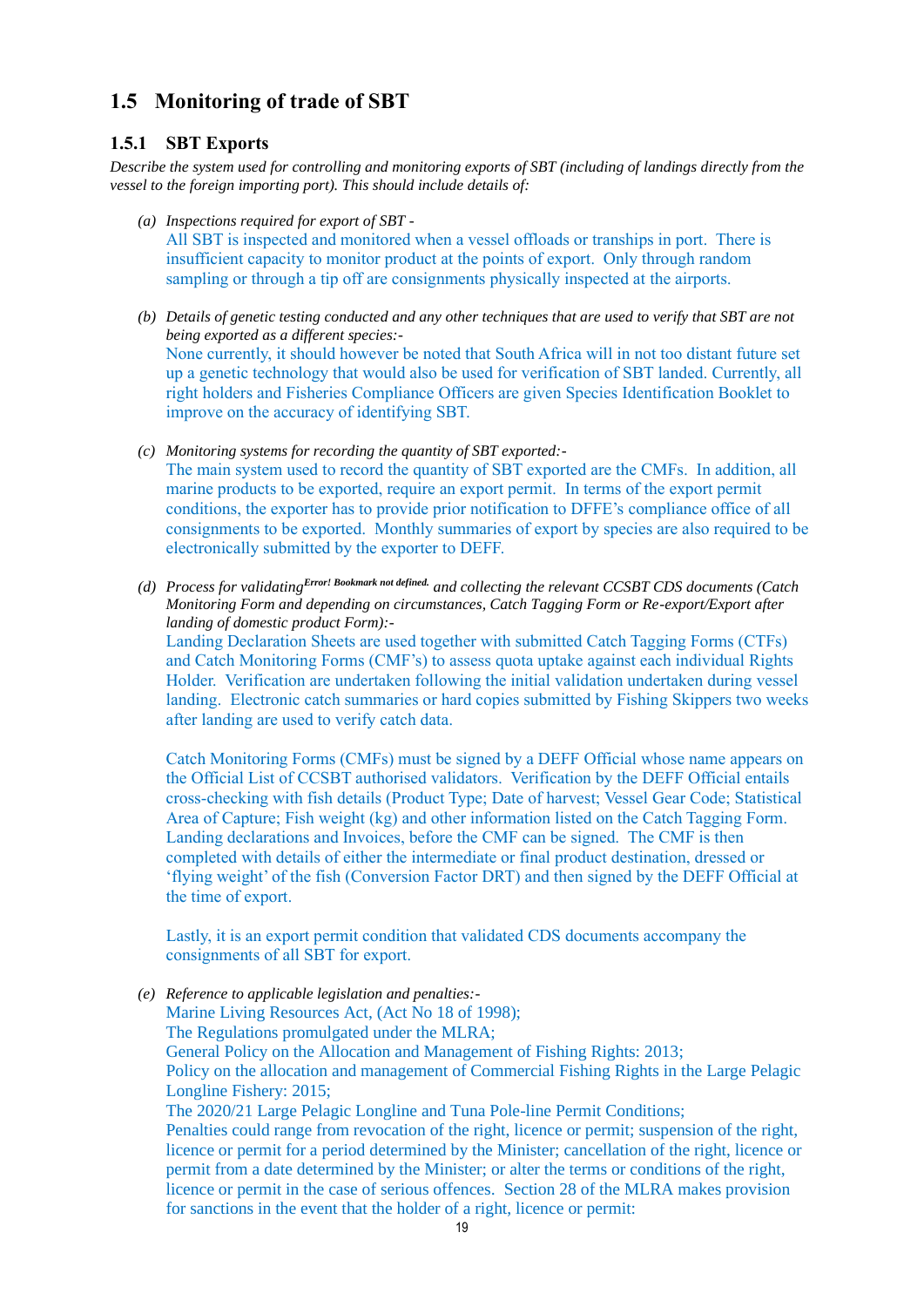- (a) has furnished information in the application for that right, licence or permit, or has submitted any other information required in terms of this Act, which is not true or complete;
- (b) contravenes or fails to comply with a condition imposed in the right, licence or permit;
- (c) contravenes or fails to comply with a provision of the Act;
- (d) is convicted of an offence in terms of the Act or
- (e) fails to effectively utilise that right, licence or permit.
- *(f) Other relevant information<sup>7</sup> :-*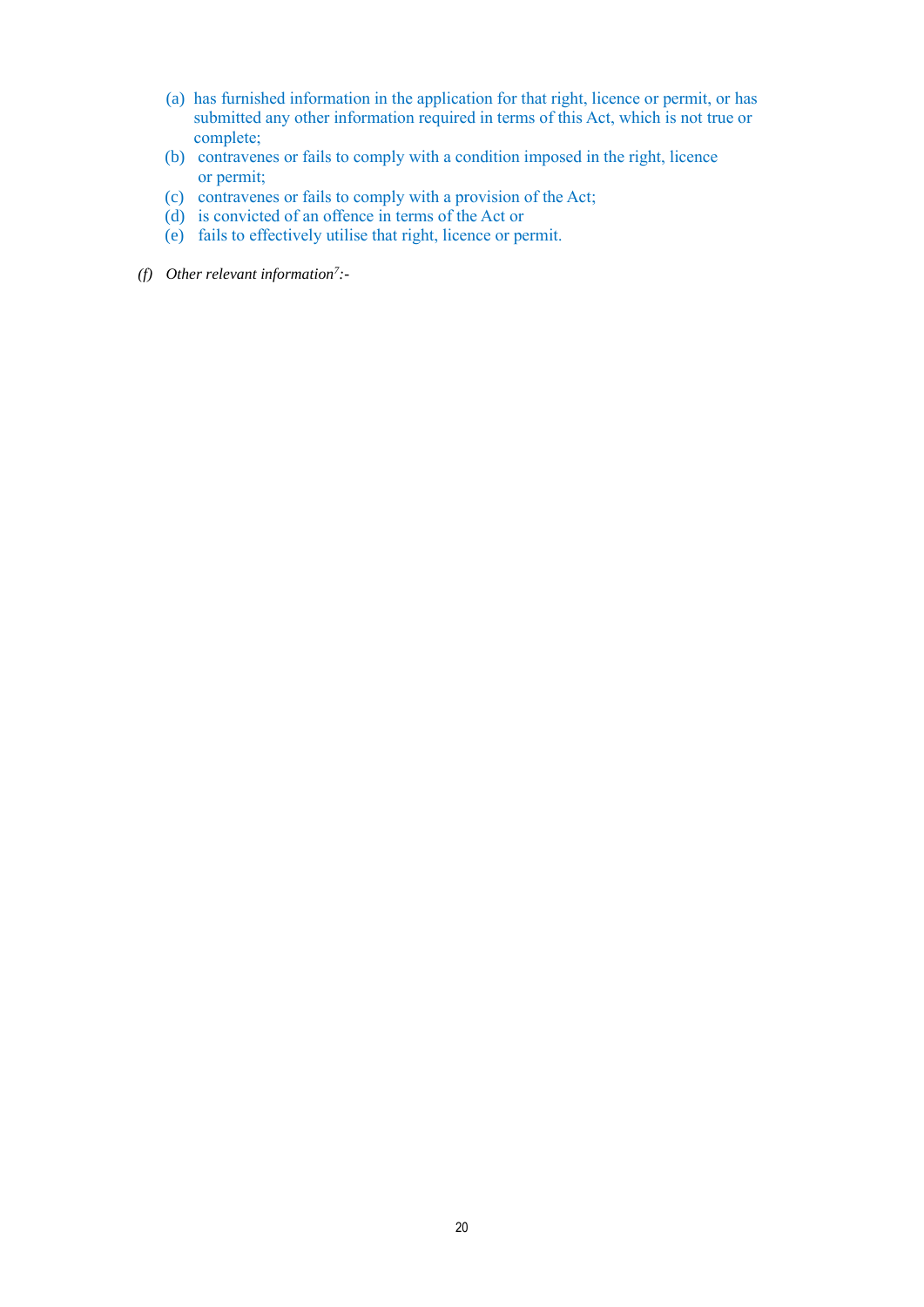#### **1.5.2 SBT Imports**

*Describe the system used for controlling and monitoring imports of SBT. This should include details of:*

- *(a) Rules for designating specific ports for the import of SBT:-*
	- There are no specific rules designating ports for the import of SBT. However, foreign vessels are limited in that they can use, only one of three ports, namely Cape Town, Port Elizabeth and Durban. It is possible for SBT to be imported by air freight, but this is unlikely as South Africa is unable to pay the international market price for SBT.
- *(b) Inspections required for imports of SBT*

There are no routine inspections in place for the importing of SBT. However, it is a requirement that an import be applied and be issued before any imports of fish fishery products can enter South Africa. CDS documents are also required in this regard at stipulated in the Import Permit Conditions.

- *(c) Details of genetic testing conducted and any other techniques that are used to verify that SBT are not being imported as a different species:-* None currently, it should however be noted that South Africa will in not too distant future set up a genetic technology that would also be used for verification of SBT to be imported. National Regulator for Compulsory Specifications (NRCS), the government agency responsible for the administration of compulsory specifications and other technical regulations with the view to protect human health, safety, the environment and ensure fair trade in accordance with government policies and guidelines, is responsible for the random testing of fish and fisheries products being imported. In addition, all Importers and Fisheries Compliance Officers are given Species Identification Booklet to improve on the accuracy of identifying exports of SBT.
- *(d) Process for checking and collecting CCSBT CDS documents (Catch Monitoring Form and depending on circumstances, Re-export/Export after landing of domestic product Form):-* For import of any marine/fishery product, including SBT requires a valid import permit. The import permit conditions require that a validated CDS document be submitted to DAFF for all imported consignments of SBT.
- *(e) Reference to applicable legislation and penalties:-* Marine Living Resources Act, (Act No 18 of 1998); The Regulations promulgated under the MLRA; General Policy on the Allocation and Management of Fishing Rights: 2013; Policy on the allocation and management of Commercial Fishing Rights in the Large Pelagic Longline Fishery: 2015; The 2020/21 Large Pelagic Longline and Tuna Pole-line Permit Conditions; Penalties could range from revocation of the right, licence or permit; suspension of the right, licence or permit for a period determined by the Minister; cancellation of the right, licence or permit from a date determined by the Minister; or alter the terms or conditions of the right, licence or permit in the case of serious offences. Section 28 of the MLRA makes provision for sanctions in the event that the holder of a right, licence or permit:
	- (a) has furnished information in the application for that right, licence or permit, or has submitted any other information required in terms of this Act, which is not true or complete;
	- (b) contravenes or fails to comply with a condition imposed in the right, licence or permit;
	- (c) contravenes or fails to comply with a provision of the Act;
	- (d) is convicted of an offence in terms of the Act or
	- (e) fails to effectively utilise that right, licence or permit.
- *(f) Other relevant information<sup>7</sup> :-*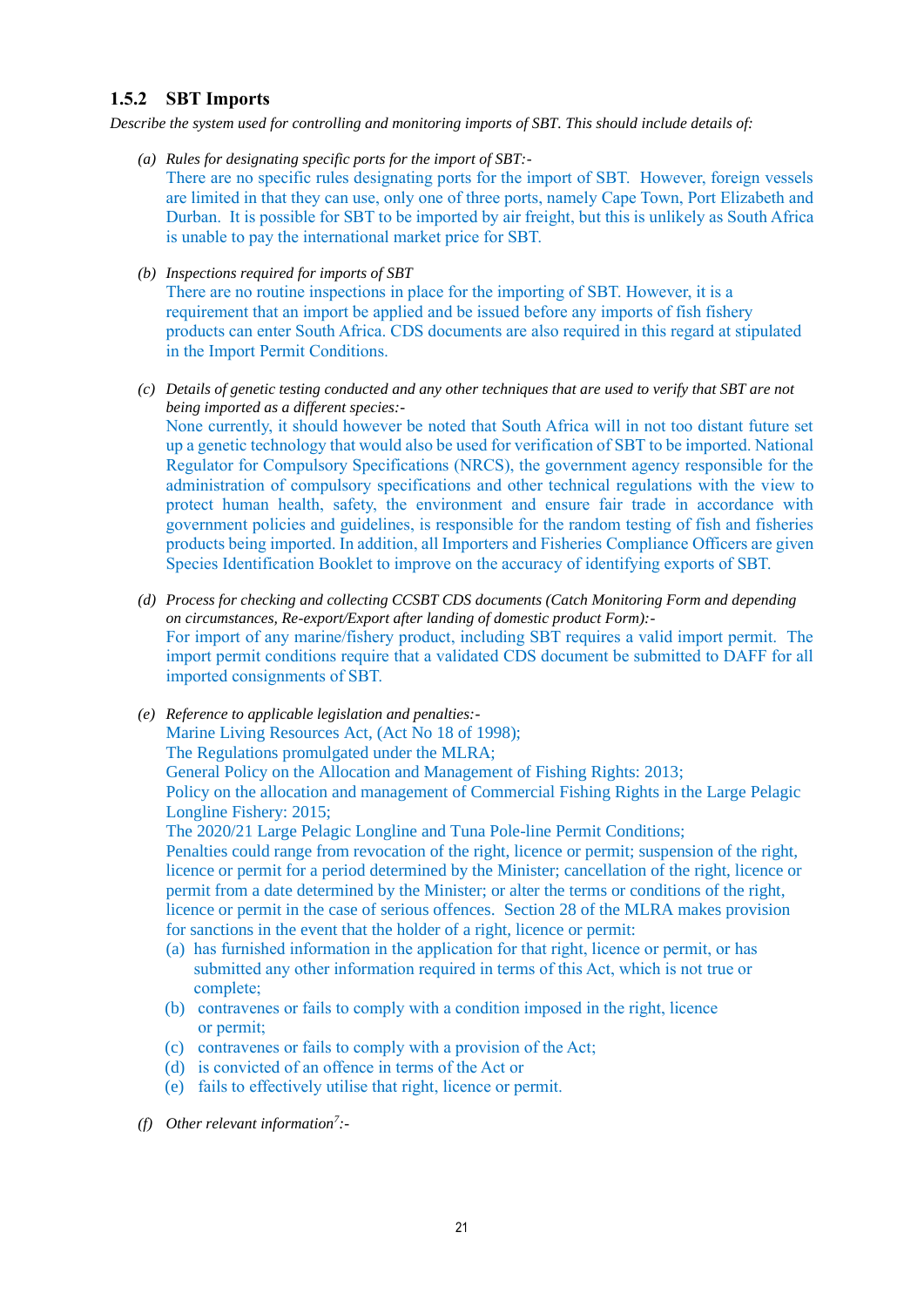#### **1.5.3 SBT Markets**

*(a) Describe any activities targeted at points in the supply chain between landing and the market:-* South Africa is not generally regarded as a market state for SBT. Hence the questions below may not be relevant to South Africa.

*(b) Describe the system used for controlling and monitoring of SBT at markets (e.g. voluntary or mandatory requirements for certain documentation and/or presence of tags, and monitoring or audit of compliance with such requirements):-*

None.

*(c) Other relevant information7\*

### **1.6 Other**

*Description of any other MCS systems of relevance.*

### **2 Additional Reporting Requirements Ecologically Related Species**

*(a) Reporting requirements in relation to implementation of the 2008 ERS Recommendation:*

- *i. Specify whether each of the following plans/guidelines have been implemented, and if not, specify the action that has been taken towards implementing each of these plans/guidelines:-*
	- *International Plan of Action for Reducing Incidental Catches of Seabirds in Longline Fisheries:* The National Plan of Action for Reducing Incidental Catches of Seabirds in Longline Fisheries was published in August 2008 and implemented, with good results in reducing seabird mortality in the longline fishery. The plan is currently undergoing a review and an updated plan is in draft format.
	- *International Plan of Action for the Conservation and Management of Sharks:* The National Plan of Action for the Conservation and Management of Sharks (NPOAsharks) was published in November 2013. South Africa has taken numerous steps to conserve and manage sharks. Some notable actions have been: the protection status given to great white sharks; the termination of the Pelagic Shark Longline Fishery in favour of developing a large Pelagic Tuna Longline Fishery, where sharks are managed as by-catch; the banning of several CITES listed pelagic shark species (porbeagle, hammerheads, silky, oceanic white-tip, and threshers), manta and mobula rays in the Large Pelagic Longline fishery; the ban on the use of wire traces in the Large Pelagic Longline fishery, the introduction of shark by-catch limits; the appointment of a shark researcher; improved data collection, and stock assessments conducted for the two most important demersal shark species. The review of the NPOA is underway and should be concluded in 2021.
	- *FAO Guidelines to reduce sea turtle mortality in fishing operations:* De-hooking and release procedures are included in the Large Pelagic Longline permit conditions. Turtles are not allowed to be landed.
- *ii. Specify whether all current binding and recommendatory measures<sup>8</sup> aimed at the protection of ecologically related species<sup>9</sup> from fishing of the following tuna RFMOs are being complied with. If not, specify which measures are not being complied with and the progress that is being made towards compliance:-*
	- *IOTC, when fishing within IOTC's Convention Area:* Since 2016, the DFFE has initiated a process aiming to achieve 20% observer coverage for the pelagic longline fleet as stipulated in the permit conditions. The required observer deployments are partially funded through the Common Oceans Projects and the remainder

*<sup>8</sup> Relevant measures of these RFMOs can be found at: [http://www.ccsbt.org/site/bycatch\\_mitigation.php](http://www.ccsbt.org/site/bycatch_mitigation.php) .*

*<sup>9</sup> Including seabirds, sea turtles and sharks.*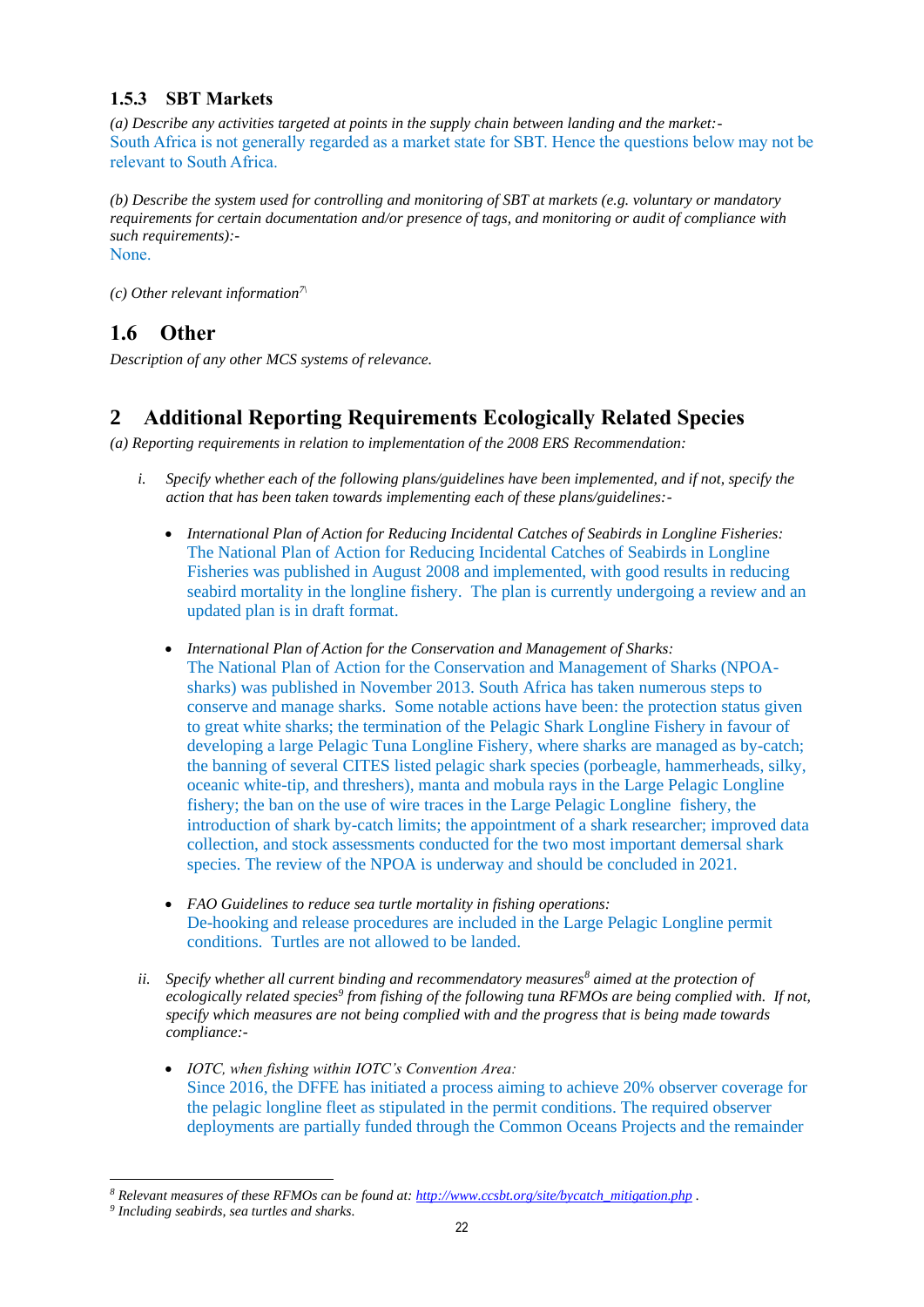at cost to industry. This is also to ensure meeting the 5% observer coverage and that all conservation and bycatch mitigation measures are complied with as specified by the IOTC.

• *WCPFC, when fishing within WCPFC's Convention Area:* Not applicable - South African operators do not fish in the WCPFC's Convention Area.

#### • *ICCAT, when fishing within ICCAT's Convention Area:*

Since 2016, the DFFE has initiated a process aiming to achieve 20% observer coverage for the pelagic longline fleet as stipulated in the permit conditions. The required observer deployments are partially funded through the Common Oceans Projects and the remainder at cost to industry. This is also to ensure meeting the 5% observer coverage and that all conservation and bycatch mitigation measures are complied with as specified by the ICCAT.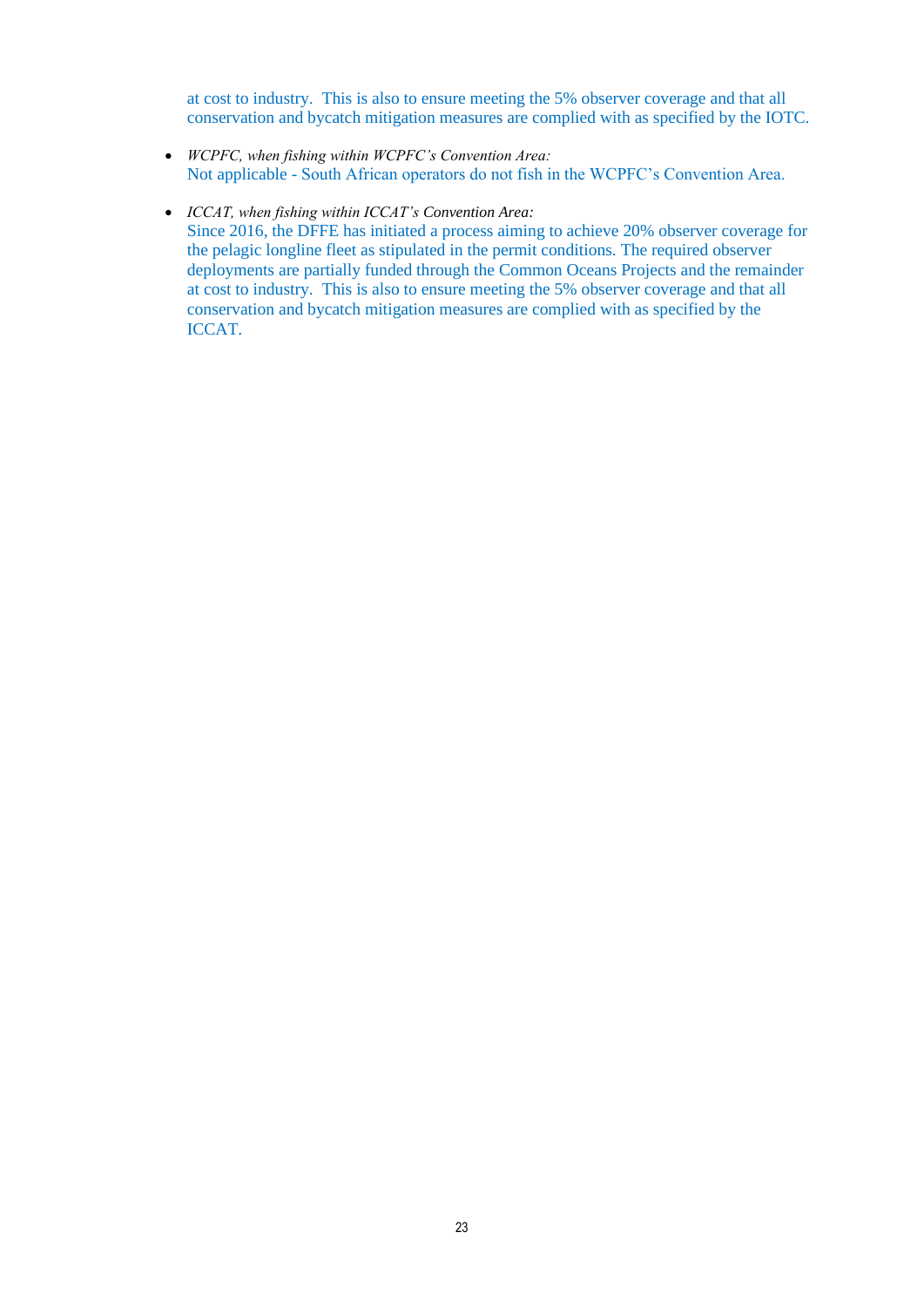- *iii. Specify whether data is being collected and reported on ecologically related species in accordance with the requirements of the following tuna RFMOs. If data are not being collected and reported in accordance with these requirements, specify which measures are not being complied with and the progress that is being made towards compliance:-*
	- *CCSBT<sup>10</sup>:* The Ecologically Related Species (ERS) data was collected in 2020. However, it was not not provided to the CCSBT in ERS annual report due to staff capacity issues. The Department is in a process of filling up the vacancies.
	- *IOTC, for fishing within IOTC's Convention Area:* The ERS data on seabird, turtle and shark captures and release mortalities obtained from the observer are reported to the IOTC, together with observer size data for sharks.
	- *WCPFC, for fishing within WCPFC's Convention Area:* Not applicable - South African operators do not fish in the WCPFC's Convention Area.
	- *ICCAT, for fishing within ICCAT's Convention Area:* The ERS data on seabird, turtle and shark captures and release mortalities obtained from the observer are reported to the ICCAT, together with observer size data for sharks.

#### *(b) Mitigation – describe the current mitigation requirements:*

When fishing in South Africa's EEZ the start and completion of the line setting is conducted at night only; defined by the period between nautical dusk and nautical dawn. In addition to night setting, the vessel shall choose between using a bird-scaring line or using line weighting.

If a bird-scaring line is used as the second seabird bycatch mitigation measure, vessels shall have on board an approved bird-scaring line, which must be deployed before setting starts each night and may only be retrieved after setting ends. If line weighting is used as the second seabird bycatch mitigation measure, the branch lines (snoods) shall be properly weighted; 40 g or greater attached within 0.5 m of the hook (to minimize gear loss from shark bite-offs), or 60 g or greater attached within 1 m of the hook, or 80 g or greater attached within 2 m of the hook. The gear shall be configured with weights attached for port inspections if this measure is chosen by the vessel

Vessels may use 'hook shielding devices' (as approved by the Agreement on the Conservation of Albatross and Petrels).

Vessels fishing on the high seas may set during daylight hours subject to the following conditions: 1) the vessel shall have an observer on board; 2) the vessel shall deploy two tori lines and; 3) the branch lines shall be weighted as specified in permit conditions.

The vessel is restricted to an initial seabird mortality limit of 25 birds per year irrespective of vessel replacements. Once this limit is reached the vessel is required to use additional mitigation measures. No further setting shall be permitted once this limit has been reached.

#### **Sharks**

In terms Permit Conditions, Large Pelagic Longline vessels are not allowed to use wire traces. The entire Large Pelagic Longline fleet is restricted to a Precautionary Upper Catch Limit of 2000 t. The following shark species are prohibited from being landed: hammerheads; porbeagle, silky; threshers, and; oceanic whitetip.

#### Sea Turtles

All sea turtles must be released, according procedures as prescribed in permit conditions.

*(c) Monitoring usage of bycatch mitigation measures:*

*<sup>10</sup> Current CCSBT requirements are those in the Scientific Observer Program Standards and those necessary for completing the template for the annual report to the ERSWG.*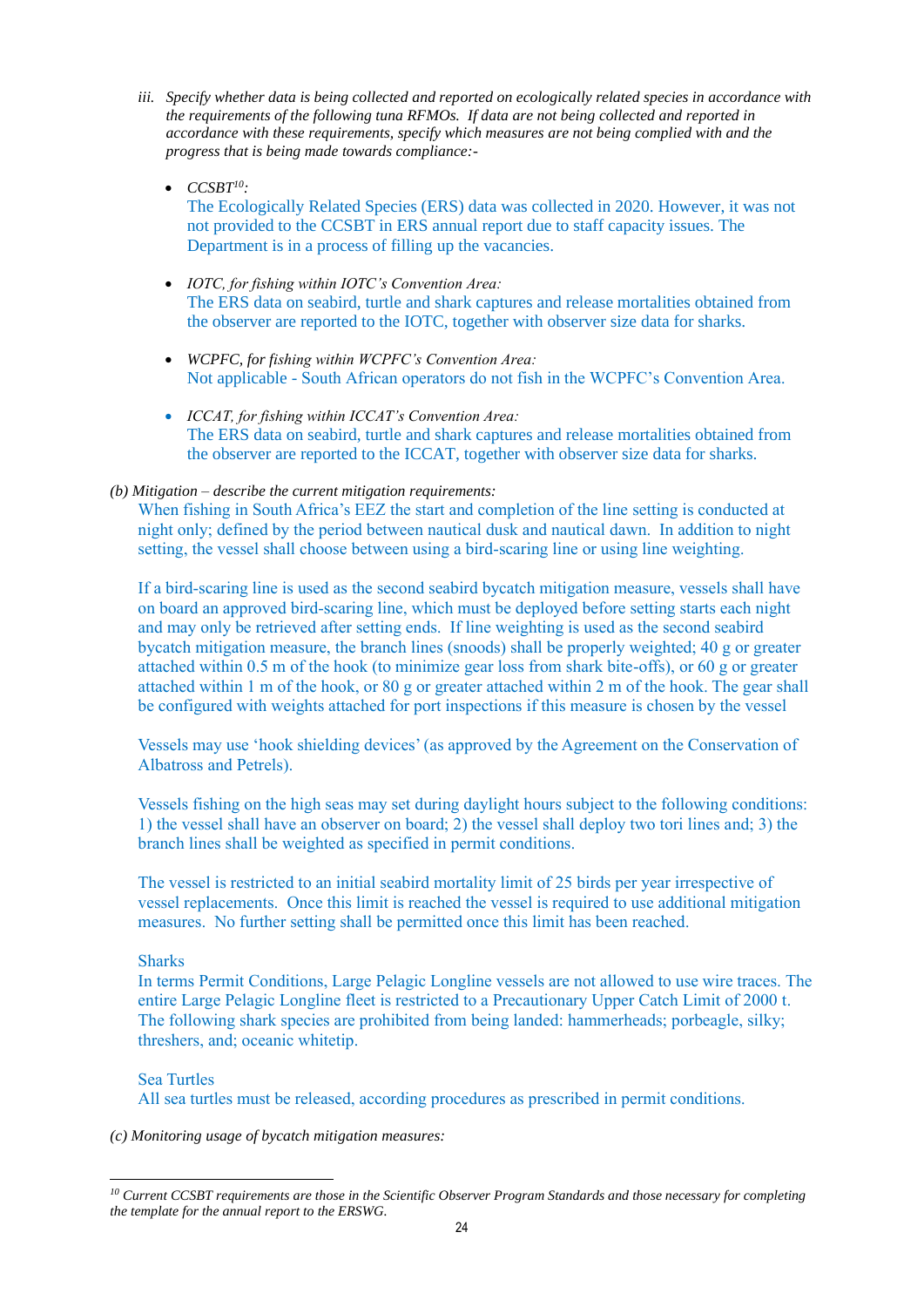- *i. Describe the methods being used to monitor compliance with bycatch mitigation measures (e.g. types of port inspections conducted and other monitoring and surveillance programs used to monitor compliance). Include details of the level of coverage (e.g. proportion of vessels inspected each year):* All Large Pelagic Longline vessels are subjected to port inspection in line with Port State Measures and as per attached Annexure 5 of the Large Pelagic Longline permit conditions. This port inspection is carried out by the Fishery Compliance Officers in conjunction with the Observers. This includes the Tori line measurements, checking the availability of the dehooking devices as well as line cutters. In addition, Patrol vessels are from time to time tasked to randomly board the large pelagic longline vessels for the inspection of the above.
- *ii. Describe the type of information that is collected on mitigation measures as part of compliance programmes for SBT vessels:* Through section B and C of the attached Annexure 5 of the Large Pelagic Longline permit conditions, an Observer is required to confirm the deployment of Tori line every day as well as weighted lines.